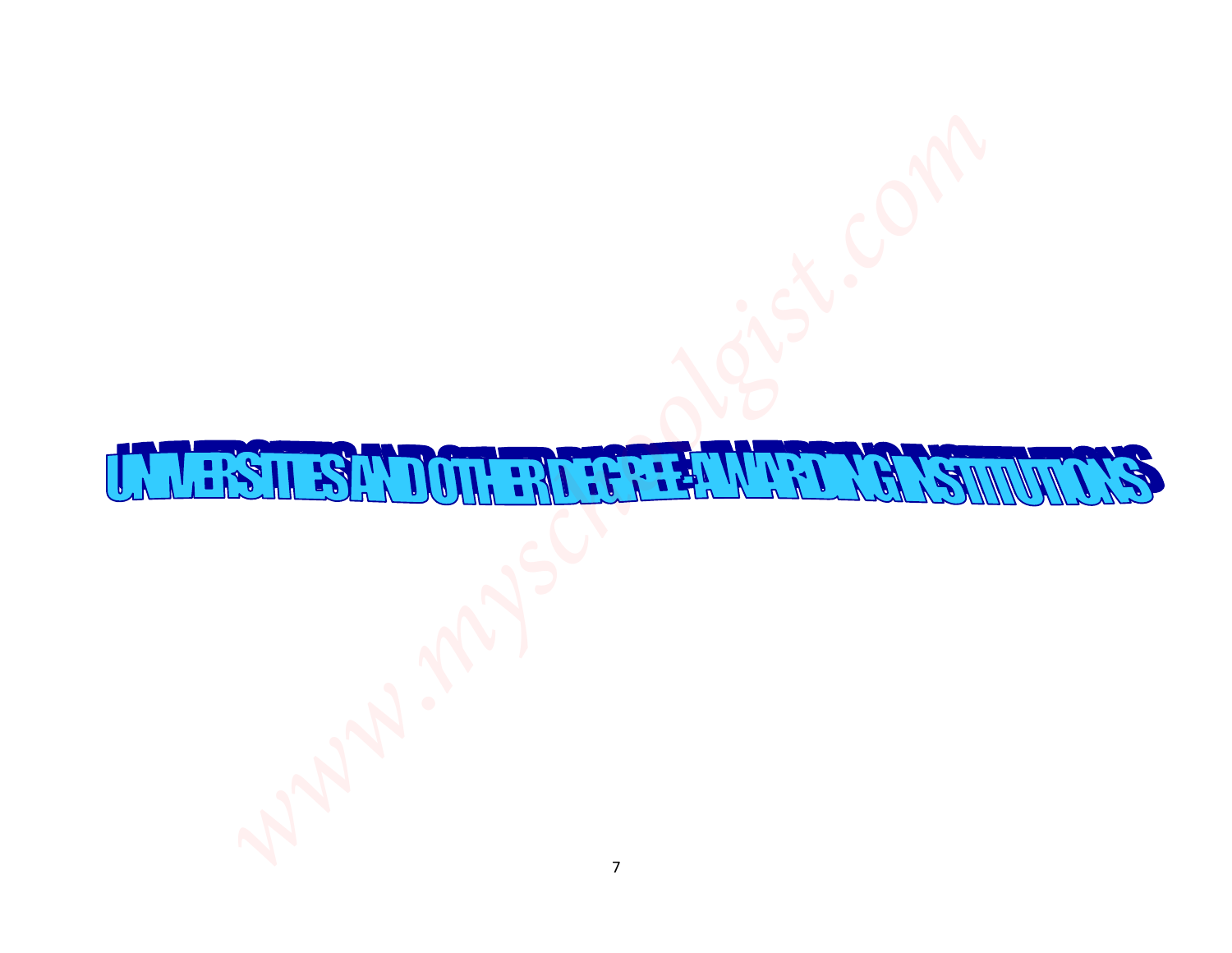# **CHAPTER TWO**

# **2.0.00 LIST OF UNIVERTITIES AND OTHER DEGREE AWARDING INSTITUTIONS IN NIGERIA**

#### **A. FEDERAL UNIVERSITIES**

| S/N | <b>FEDERAL UNVERSITIES</b><br>(ABBREVIATIONS) | <b>NAMES AND ADDRESSES OF INSTITUTIONS</b>                                      |
|-----|-----------------------------------------------|---------------------------------------------------------------------------------|
| 1.  | ABU                                           | Ahmadu Bello university, Zaria<br>Tel:069-550811                                |
| 2.  | <b>ABUJA</b>                                  | University of Abuja,<br>P.M.B. 117, Gwagwalada<br>F.C.T Abuja. Tel:09-8821380   |
| 3.  | <b>BAYERO</b>                                 | <b>Bayero University</b><br>P.M.B 3011, Kano<br>Tel:064-666021-3                |
| 4.  | <b>BAUCHI</b>                                 | Abubakar Tafawa Balewa University,<br>P.M.B. 0248, Bauchi.<br>Tel: 077-543500-1 |
| 5.  | <b>BENIN</b>                                  | University of Benin<br>P.M.B 1154, Benin City<br>E-mail: registrar@uniben.edu   |
| 6.  | CALABAR                                       | University of Calabar<br>P.M.B 1115, Calabar<br>Tel: 087-232695                 |
| 7.  | <b>FED-DUTSE</b>                              | Federal University, Dutse,<br>Jigawa State                                      |
| 8.  | FED-DUTSINMA                                  | Federal University, Dutsin-ma,<br>Katsina State                                 |

|             | <b>HAPTER TWO</b>                             |                                                                                                                                                               | S/N | <b>FEDERAL UNVERSITIES</b><br>(ABBREVIATIONS) | <b>NAMES AND ADDRESSES OF INSTITUTIONS</b>                                                       |
|-------------|-----------------------------------------------|---------------------------------------------------------------------------------------------------------------------------------------------------------------|-----|-----------------------------------------------|--------------------------------------------------------------------------------------------------|
|             | <b>INSTITUTIONS IN NIGERIA</b>                | .00 LIST OF UNIVERTITIES AND OTHER DEGREE AWARDING                                                                                                            | 9.  | FED-GASHUA                                    | Federal University, Gashua,<br>Yobe State                                                        |
|             |                                               | ed below, are the Federal Universities, State and other Degree Awarding<br>titutions in Nigeria. The abbreviations indicate against them are the ones used in | 10. | FED-GUSAU                                     | Federal University, Gusau,<br>Zamfara State                                                      |
| s Brochure. | <b>FEDERAL UNIVERSITIES</b>                   |                                                                                                                                                               | 11. | FED-KASHERE                                   | Federal University, Kashere,<br>Gombe State                                                      |
| S/N         | <b>FEDERAL UNVERSITIES</b><br>(ABBREVIATIONS) | <b>NAMES AND ADDRESSES OF INSTITUTIONS</b>                                                                                                                    | 12. | FED-KEBBI                                     | Federal University, Birnin-Kebbi,<br>Kebbi State                                                 |
| 1.          | ABU                                           | Ahmadu Bello university, Zaria<br>Tel:069-550811                                                                                                              | 13. | <b>FED-LAFIA</b>                              | Federal University, Lafia,<br>P.M.B. 146, Lafia,                                                 |
| 2.          | ABUJA                                         | University of Abuja,<br>P.M.B. 117, Gwagwalada<br>F.C.T Abuja. Tel:09-8821380                                                                                 |     |                                               | Nasarawa State.<br>E-mail: info@fulafia.edu.ng<br>Website: www.fulafia.edu.ng                    |
| 3.          | <b>BAYERO</b>                                 | <b>Bayero University</b><br>P.M.B 3011, Kano<br>Tel:064-666021-3                                                                                              | 14. | FED-LOKOJA                                    | Federal University, Lokoja,<br>Kogi State                                                        |
| 4.          | <b>BAUCHI</b>                                 | Abubakar Tafawa Balewa University,<br>P.M.B. 0248, Bauchi.<br>Tel: 077-543500-1                                                                               | 15. | <b>AEFUNA</b>                                 | Alex Ekwueme Federal University, Ndufu-<br>Alike,<br>Ebonyi<br>State,                            |
| 5.          | <b>BENIN</b>                                  | University of Benin<br>P.M.B 1154, Benin City<br>E-mail: registrar@uniben.edu                                                                                 |     |                                               | E-mail: chinedum.nwajiuba@funai.edu.ng,<br>vc@funai.edu.ng                                       |
| 6.          | CALABAR                                       | University of Calabar<br>P.M.B 1115, Calabar                                                                                                                  | 16. | FED-OTUOKE                                    | Federal University, Otuoke,<br>Bayelsa State                                                     |
|             |                                               | Tel: 087-232695                                                                                                                                               | 17. | FED-OYE EKITI                                 | Federal University, Oye-Ekiti, Ekiti State<br>Tel: 08062434663<br>E-mail: registrar@fuoye.edu.ng |
| 7.          | FED-DUTSE                                     | Federal University, Dutse,<br>Jigawa State                                                                                                                    | 18. | FED-WUKARI                                    | Federal University, Wukari,                                                                      |
| 8.          | FED-DUTSINMA                                  | Federal University, Dutsin-ma,<br>Katsina State                                                                                                               |     |                                               | 200 Katsina-Ala Road, P.M.B 1020, Wukari,<br>Taraba State                                        |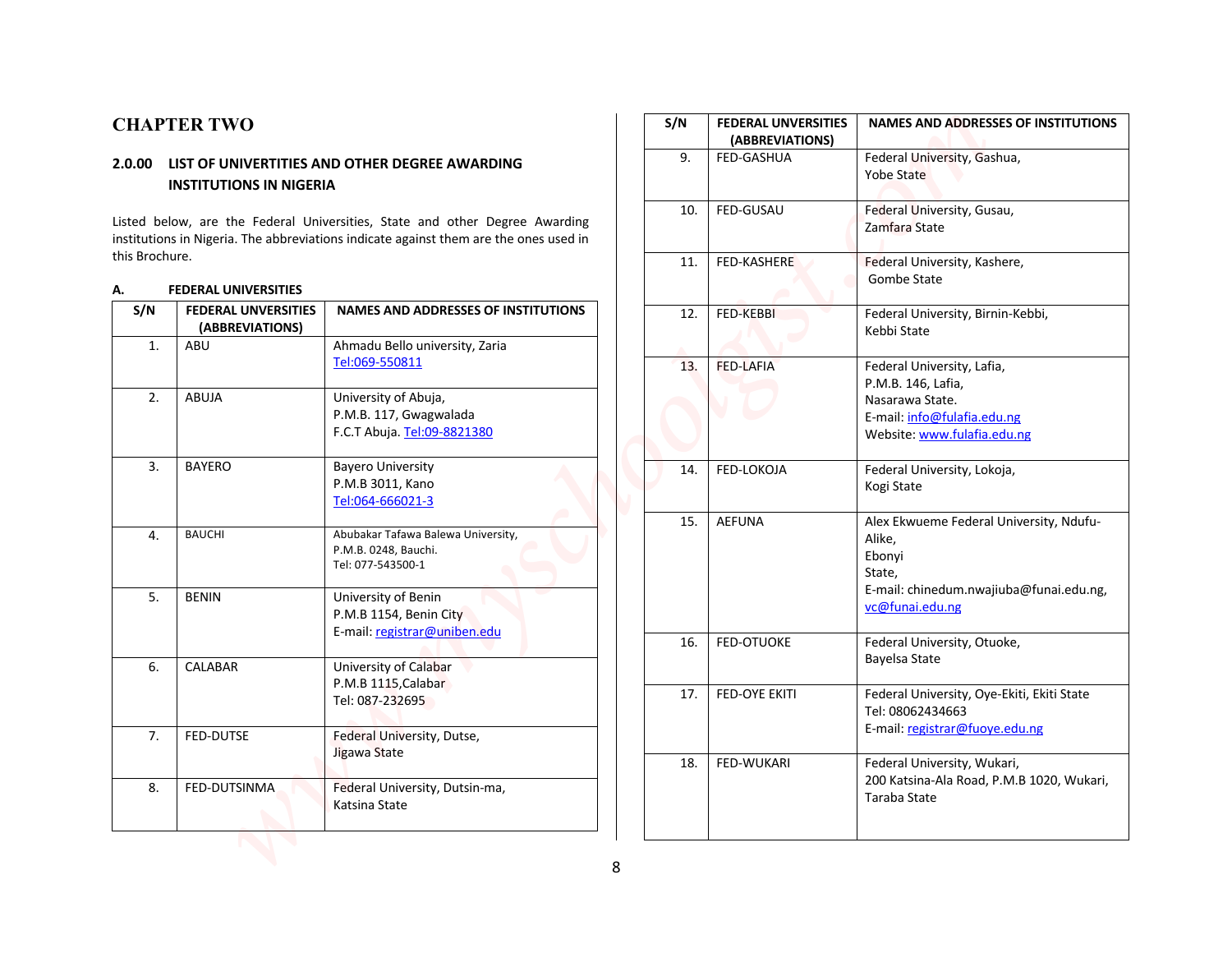| S/N | <b>FEDERAL UNVERSITIES</b><br>(ABBREVIATIONS) | <b>NAMES AND ADDRESSES OF INSTITUTIONS</b>                                                                 | S/N        | <b>FEDERAL UNVERSITIES</b><br>(ABBREVIATIONS)                                                           | <b>NAMES AND ADDRESSES OF INSTITUTIONS</b>                                                                                                 |
|-----|-----------------------------------------------|------------------------------------------------------------------------------------------------------------|------------|---------------------------------------------------------------------------------------------------------|--------------------------------------------------------------------------------------------------------------------------------------------|
| 19. | <b>IBADAN</b>                                 | University of Ibadan, Ibadan, Oyo State<br>Tel: 400550-614                                                 | 28.        | POL-ACAD                                                                                                | Nigerian Police Academy,<br>Wudil,<br>Kano, Kano State                                                                                     |
| 20. | <b>ILORIN</b>                                 | University of Ilorin,<br>P.M.B.1515, Ilorin<br>Tel: 031-221691,031-221551-3                                | 29.        | UDU                                                                                                     | Usmanu Danfodiyo University,<br>P.M.B. 2346, Sokoto.<br>Tel: 060234039                                                                     |
| 21. | <b>JOS</b>                                    | University of Jos<br>P.M.B. 2084, Jos<br>Plateau State<br>Tel: 073-610936                                  | 30.        | <b>UNIZIK</b>                                                                                           | Nnamdi Azikiwe University,<br>P.M.B 5025, Awka, Anambra State.<br>Tel: 046-55082                                                           |
| 22. | LAGOS                                         | University of Lagos<br>Akoka, Lagos State<br>Tel:: 01-7432778<br>E-mail: admissions@unilag.edu.ng          | 31.<br>32. | <b>UNN</b><br><b>UYO</b>                                                                                | University of Nigeria Nsukka.<br>Tel: 07088617000, Enugu State.<br>E-mail: unn@unn.edu.ng<br>Website: www.unn.edu.ng<br>University of Uyo, |
| 23. | <b>MAIDUGURI</b>                              | Website: www.unilag.edu.ng<br>University of Maiduguri,<br>P.M.B 1069, Maiduguri,<br>Tel: 076-231730,232949 |            |                                                                                                         | P.M.B. 1017,<br>Uyo,<br>Akwa-Ibom State.                                                                                                   |
| 24. | <b>NAUB</b>                                   | Nigerian Army University,<br>Biu,<br>Borno State.                                                          | В<br>S/N   | FEDERAL UNIVERSITIES OF AGRICULTURE<br>FEDERAL UNIVERSITIES OF<br><b>AGRICULTURE</b><br>(ABBREVIATIONS) | NAMES AND ADDRESSES OF INSTITUTIONS                                                                                                        |
| 25. | <b>NDA</b>                                    | Nigerian Defence Academy,<br>P.M.B. 2109,                                                                  | 1.         | <b>MAKURDI</b>                                                                                          | Federal University of Agriculture, Makurdi<br>Tel: 044-533204-5                                                                            |
|     |                                               | Kaduna,<br>Kaduna State.                                                                                   | 2.         | <b>FUNAAB</b>                                                                                           | Federal University of Agriculture,<br>P.M.B. 2240, Abeokuta.<br>Tel: 0833918405                                                            |
|     |                                               | lle-Ife,<br>Osun State.                                                                                    | 3.         | <b>FUA-ZURU</b>                                                                                         | Federal University of Agriculture,<br>Zuru,                                                                                                |
| 27. | PHC                                           | University of Port-Harcourt,<br>P.M.B 5323, Port-Harcourt, Rivers State<br>Tel: 084-230890-9               |            |                                                                                                         | Kebbi State.                                                                                                                               |
| 26. | OAU                                           | Obafemi Awolowo University,                                                                                |            |                                                                                                         |                                                                                                                                            |

| S/N | <b>FEDERAL UNVERSITIES</b><br>(ABBREVIATIONS) | <b>NAMES AND ADDRESSES OF INSTITUTIONS</b>                                                                           |
|-----|-----------------------------------------------|----------------------------------------------------------------------------------------------------------------------|
| 28. | POL-ACAD                                      | Nigerian Police Academy,<br>Wudil.<br>Kano, Kano State                                                               |
| 29. | <b>UDU</b>                                    | Usmanu Danfodiyo University,<br>P.M.B. 2346, Sokoto.<br>Tel: 060234039                                               |
| 30. | <b>UNIZIK</b>                                 | Nnamdi Azikiwe University,<br>P.M.B 5025, Awka, Anambra State.<br>Tel: 046-55082                                     |
| 31. | <b>UNN</b>                                    | University of Nigeria Nsukka.<br>Tel: 07088617000, Enugu State.<br>E-mail: unn@unn.edu.ng<br>Website: www.unn.edu.ng |
| 32. | <b>UYO</b>                                    | University of Uyo,<br>P.M.B. 1017,<br>Uyo,<br>Akwa-Ibom State.                                                       |

# **B FEDERAL UNIVERSITIES OF AGRICULTURE**

| S/N | <b>FEDERAL UNIVERSITIES OF</b><br><b>AGRICULTURE</b><br>(ABBREVIATIONS) | <b>NAMES AND ADDRESSES OF INSTITUTIONS</b>                                      |
|-----|-------------------------------------------------------------------------|---------------------------------------------------------------------------------|
| 1.  | <b>MAKURDI</b>                                                          | Federal University of Agriculture, Makurdi<br>Tel: 044-533204-5                 |
| 2.  | <b>FUNAAB</b>                                                           | Federal University of Agriculture,<br>P.M.B. 2240, Abeokuta.<br>Tel: 0833918405 |
| 3.  | <b>FUA-ZURU</b>                                                         | Federal University of Agriculture,<br>Zuru,<br>Kebbi State.                     |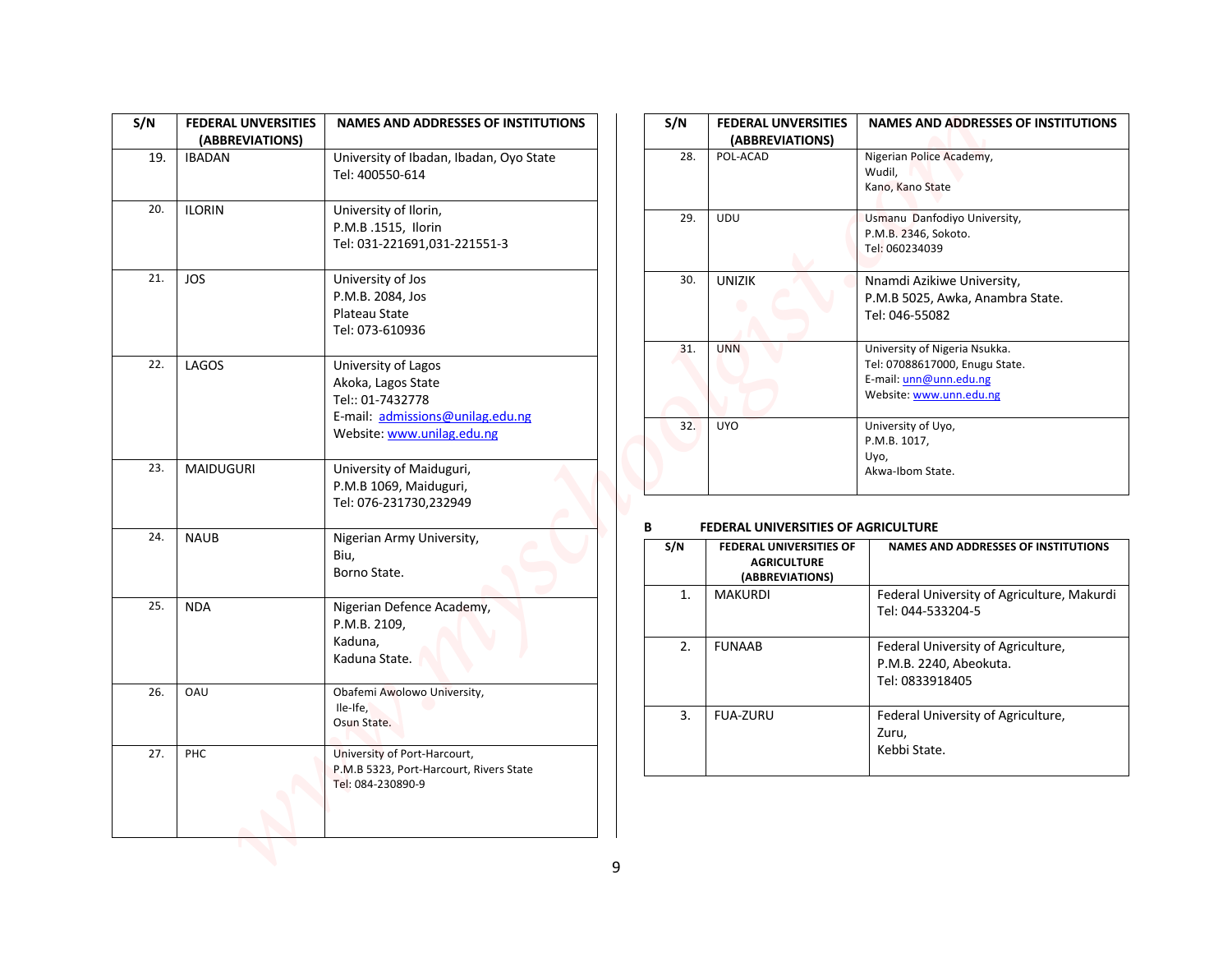| S/N | <b>FEDERAL UNIVERSITIES OF</b><br><b>AGRICULTURE</b><br>(ABBREVIATIONS) | NAMES AND ADDRESSES OF INSTITUTIONS                                                                          |
|-----|-------------------------------------------------------------------------|--------------------------------------------------------------------------------------------------------------|
| 4.  | UMUDIKE                                                                 | Michael Okpara University of Agriculture,<br>Umudike, P.M.B 7267, Umuahia,<br>Abia State.<br>Tel: 052-440555 |

#### **C. FEDERAL UNIVERSITIES OF TECHNOLOGY**

| S/N | FEDERAL UNIVERSITIES OF<br><b>AGRICULTURE</b><br>(ABBREVIATIONS) | <b>NAMES AND ADDRESSES OF INSTITUTIONS</b>                                                                               | S/N | FEDERAL UNIVERSITIES OF<br><b>TECHNOLOGY</b><br>(ABBREVIATIONS) |                | <b>NAMES AND ADDRESSES OF INTITUTIONS</b>                                   |
|-----|------------------------------------------------------------------|--------------------------------------------------------------------------------------------------------------------------|-----|-----------------------------------------------------------------|----------------|-----------------------------------------------------------------------------|
| 4.  | <b>UMUDIKE</b>                                                   | Michael Okpara University of Agriculture,<br>Umudike, P.M.B 7267, Umuahia,<br>Abia State.<br>Tel: 052-440555             | 7.  | MARITIME-UNI                                                    |                | Nigeria Maritime University,<br>Okerenkoko,<br>Delta State.                 |
|     |                                                                  | P.M.B. 2104, Mando, Kaduna<br>Tel: 07029306014                                                                           | S/N | <b>FEDERAL UNIVERSITIES OF</b>                                  |                | <b>NAMES AND ADDRESSES OF</b>                                               |
|     |                                                                  | E-mail: registrar@afit.edu.ng<br>Web Site: www.afit.edu.nq                                                               |     | <b>HEALTH SCIENCES</b><br>(ABBREVIATIONS)                       |                | <b>INSTITUTIONS</b>                                                         |
| 2.  | <b>FUPRE</b>                                                     | Federal University of Petroleum Resources,<br>P.M.B.1221, Effurun<br>Delta State, Nigeria<br>E-mail: fupreifo@ gmail.com | 1.  | <b>FUHSO</b>                                                    |                | The Federal University of Health Sciences,<br>Otukpo,<br><b>Benue State</b> |
| 3.  | <b>FUTA</b>                                                      | Federal University of Technology,                                                                                        |     |                                                                 |                |                                                                             |
|     |                                                                  | P.M.B 1526, Akure, Ondo State.<br>Tel: 034-243490-4                                                                      | S/N | <b>E. STATE UNIVERSITIES</b><br><b>STATE UNIVERSITIES</b>       |                | NAMES AND ADDRESSES OF INSTITUTIONS                                         |
| 4.  | <b>FUTO</b>                                                      | Federal University of Technology,<br>P.M.B. 1526, Owerri.<br>Tel: 083-230974,233456                                      | 1.  | (ABBREVIATIONS)<br>AAUA                                         | Ondo State     | Adekunle Ajasin University,<br>P.M.B 01, Akungba-Akoko,                     |
| 5.  | <b>MINNA</b>                                                     | <b>Federal University of Technology</b><br>P.M.B 65, Minna.<br>Tel: 066-222397,222887                                    | 2.  | AAU                                                             | Tel: 055-98448 | Ambrose Alli University,<br>P.M.B. 14, Ekpoma, Edo State.                   |
| 6.  | <b>MAUTY</b>                                                     | Modibbo Adama University of Technology,<br>P.M.B 206, Yola<br>Adamawa State<br>Tel: 075-25332, 24532.                    | 3.  | ABSU                                                            | Abia State.    | Abia State University, Uturu.<br>P.M.B. 2000 Okigwe,                        |

| S/N | <b>FEDERAL UNIVERSITIES OF</b><br><b>TECHNOLOGY</b><br>(ABBREVIATIONS) | NAMES AND ADDRESSES OF INTITUTIONS                          |
|-----|------------------------------------------------------------------------|-------------------------------------------------------------|
| 7.  | MARITIME-UNI                                                           | Nigeria Maritime University,<br>Okerenkoko,<br>Delta State. |

## **D. FEDERAL UNIVERSITIES OF HEALTH SCIENCES**

| S/N | <b>FEDERAL UNIVERSITIES OF</b><br><b>HEALTH SCIENCES</b><br>(ABBREVIATIONS) | <b>NAMES AND ADDRESSES OF</b><br><b>INSTITUTIONS</b>                 |
|-----|-----------------------------------------------------------------------------|----------------------------------------------------------------------|
| 1.  | <b>FUHSO</b>                                                                | The Federal University of Health Sciences,<br>Otukpo,<br>Benue State |

# **E. STATE UNIVERSITIES**

| S/N | <b>STATE UNIVERSITIES</b><br>(ABBREVIATIONS) | <b>NAMES AND ADDRESSES OF INSTITUTIONS</b>              |
|-----|----------------------------------------------|---------------------------------------------------------|
| 1.  | <b>AAUA</b>                                  | Adekunle Ajasin University,<br>P.M.B 01, Akungba-Akoko, |
|     |                                              | Ondo State                                              |
| 2.  | AAU                                          | Ambrose Alli University,                                |
|     |                                              | P.M.B. 14, Ekpoma, Edo State.                           |
|     |                                              | Tel: 055-98448                                          |
| 3.  | ABSU                                         | Abia State University, Uturu.                           |
|     |                                              | P.M.B. 2000 Okigwe,                                     |
|     |                                              | Abia State.                                             |
| 4.  | ADSU                                         | Adamawa State University, Mubi,                         |
|     |                                              | P.M.B. 25, Mubi                                         |
|     |                                              | Adamawa State.                                          |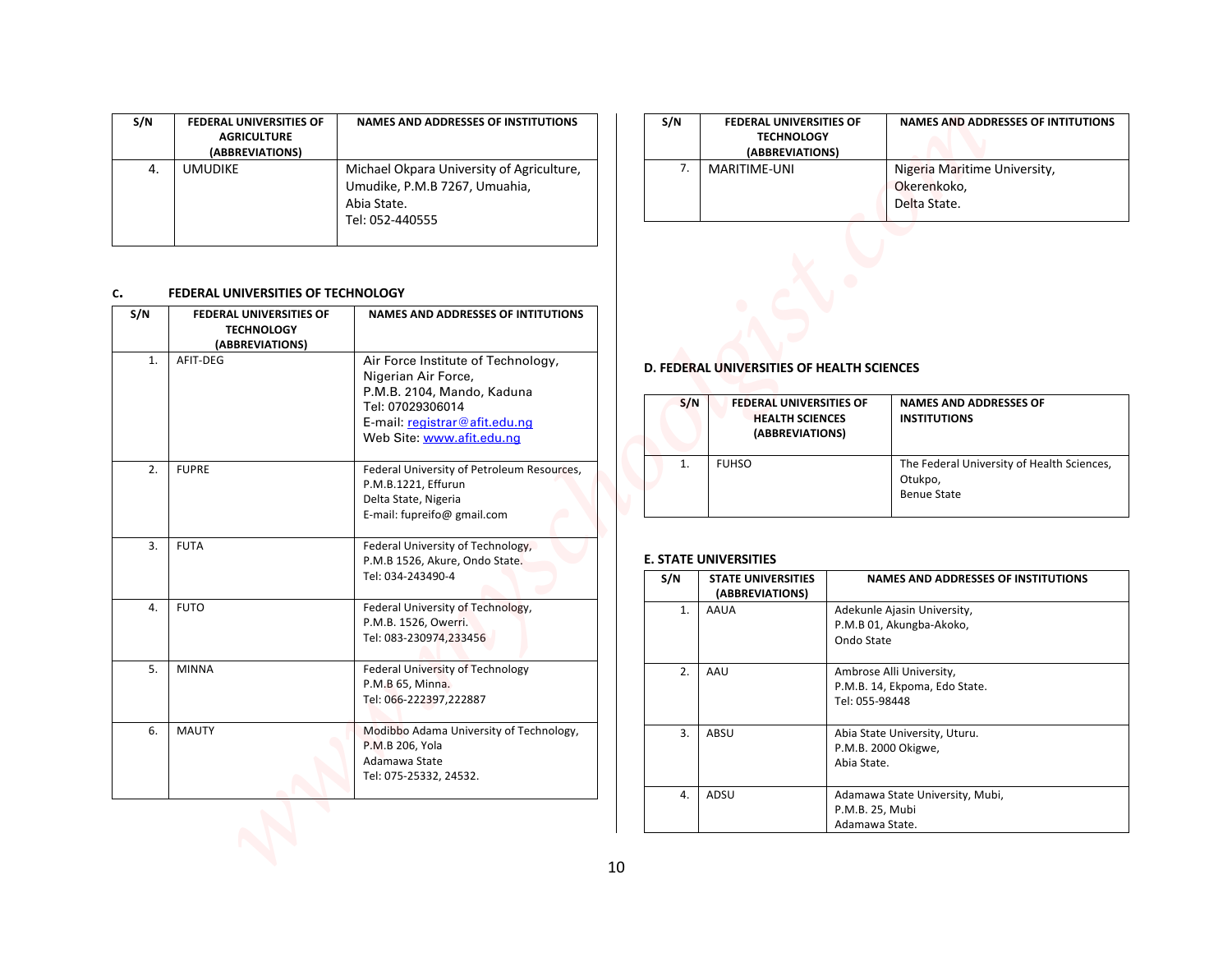| 5.<br>AKSU<br>Akwa Ibom State University, Ikot-Akpaden<br>Mkpat Enin L.G.A.<br>P.M.B. 1167<br>Uyo, Akwa Ibom State<br><b>BASU</b><br>Bauchi State University,<br>6.<br>Gadau,<br>Bauchi State.<br>7.<br><b>BOSU</b><br>Borno State University,<br>Maiduguri,<br>Borno State.<br>8.<br><b>BSU</b><br><b>Benue State University</b><br>P.M.B. 102119, Makurdi<br><b>Benue State</b><br>Tel: 044-533811, 531162, 532550<br>9.<br><b>CRUTECH</b><br>Cross River University of Technology,<br>P.M.B. 1123, Calabar,<br>Cross River State.<br>Tel:087-232303<br>10.<br><b>DELSU</b><br>Delta State University,<br>P.M.B 1 Abraka<br>Delta State<br>Tel: 054-66009.<br>11.<br><b>DELSUT</b><br>Delta State University of Science and Technology,<br>Ozoro,<br>Delta State.<br>12.<br>DOU<br>Dennis Osadebay University,<br>Asaba,<br>Delta State.<br>13.<br>EBSU<br>Ebonyi State University,<br>P.M.B.53. Abakaliki, Ebonyi State.<br>Tel:043-221337, 043-221093.<br><b>EUI</b><br>14.<br>Edo University,<br>lyamho, | S/N | <b>STATE UNIVERSITIES</b> | NAMES AND ADDRESSES OF INSTITUTIONS |
|---------------------------------------------------------------------------------------------------------------------------------------------------------------------------------------------------------------------------------------------------------------------------------------------------------------------------------------------------------------------------------------------------------------------------------------------------------------------------------------------------------------------------------------------------------------------------------------------------------------------------------------------------------------------------------------------------------------------------------------------------------------------------------------------------------------------------------------------------------------------------------------------------------------------------------------------------------------------------------------------------------------|-----|---------------------------|-------------------------------------|
|                                                                                                                                                                                                                                                                                                                                                                                                                                                                                                                                                                                                                                                                                                                                                                                                                                                                                                                                                                                                               |     | (ABBREVIATIONS)           |                                     |
|                                                                                                                                                                                                                                                                                                                                                                                                                                                                                                                                                                                                                                                                                                                                                                                                                                                                                                                                                                                                               |     |                           |                                     |
|                                                                                                                                                                                                                                                                                                                                                                                                                                                                                                                                                                                                                                                                                                                                                                                                                                                                                                                                                                                                               |     |                           |                                     |
|                                                                                                                                                                                                                                                                                                                                                                                                                                                                                                                                                                                                                                                                                                                                                                                                                                                                                                                                                                                                               |     |                           |                                     |
|                                                                                                                                                                                                                                                                                                                                                                                                                                                                                                                                                                                                                                                                                                                                                                                                                                                                                                                                                                                                               |     |                           |                                     |
|                                                                                                                                                                                                                                                                                                                                                                                                                                                                                                                                                                                                                                                                                                                                                                                                                                                                                                                                                                                                               |     |                           |                                     |
|                                                                                                                                                                                                                                                                                                                                                                                                                                                                                                                                                                                                                                                                                                                                                                                                                                                                                                                                                                                                               |     |                           |                                     |
|                                                                                                                                                                                                                                                                                                                                                                                                                                                                                                                                                                                                                                                                                                                                                                                                                                                                                                                                                                                                               |     |                           |                                     |
|                                                                                                                                                                                                                                                                                                                                                                                                                                                                                                                                                                                                                                                                                                                                                                                                                                                                                                                                                                                                               |     |                           |                                     |
|                                                                                                                                                                                                                                                                                                                                                                                                                                                                                                                                                                                                                                                                                                                                                                                                                                                                                                                                                                                                               |     |                           |                                     |
|                                                                                                                                                                                                                                                                                                                                                                                                                                                                                                                                                                                                                                                                                                                                                                                                                                                                                                                                                                                                               |     |                           |                                     |
|                                                                                                                                                                                                                                                                                                                                                                                                                                                                                                                                                                                                                                                                                                                                                                                                                                                                                                                                                                                                               |     |                           |                                     |
|                                                                                                                                                                                                                                                                                                                                                                                                                                                                                                                                                                                                                                                                                                                                                                                                                                                                                                                                                                                                               |     |                           |                                     |
|                                                                                                                                                                                                                                                                                                                                                                                                                                                                                                                                                                                                                                                                                                                                                                                                                                                                                                                                                                                                               |     |                           |                                     |
|                                                                                                                                                                                                                                                                                                                                                                                                                                                                                                                                                                                                                                                                                                                                                                                                                                                                                                                                                                                                               |     |                           |                                     |
|                                                                                                                                                                                                                                                                                                                                                                                                                                                                                                                                                                                                                                                                                                                                                                                                                                                                                                                                                                                                               |     |                           |                                     |
|                                                                                                                                                                                                                                                                                                                                                                                                                                                                                                                                                                                                                                                                                                                                                                                                                                                                                                                                                                                                               |     |                           |                                     |
|                                                                                                                                                                                                                                                                                                                                                                                                                                                                                                                                                                                                                                                                                                                                                                                                                                                                                                                                                                                                               |     |                           |                                     |
|                                                                                                                                                                                                                                                                                                                                                                                                                                                                                                                                                                                                                                                                                                                                                                                                                                                                                                                                                                                                               |     |                           |                                     |
|                                                                                                                                                                                                                                                                                                                                                                                                                                                                                                                                                                                                                                                                                                                                                                                                                                                                                                                                                                                                               |     |                           |                                     |
|                                                                                                                                                                                                                                                                                                                                                                                                                                                                                                                                                                                                                                                                                                                                                                                                                                                                                                                                                                                                               |     |                           |                                     |
|                                                                                                                                                                                                                                                                                                                                                                                                                                                                                                                                                                                                                                                                                                                                                                                                                                                                                                                                                                                                               |     |                           |                                     |
|                                                                                                                                                                                                                                                                                                                                                                                                                                                                                                                                                                                                                                                                                                                                                                                                                                                                                                                                                                                                               |     |                           |                                     |
|                                                                                                                                                                                                                                                                                                                                                                                                                                                                                                                                                                                                                                                                                                                                                                                                                                                                                                                                                                                                               |     |                           |                                     |
|                                                                                                                                                                                                                                                                                                                                                                                                                                                                                                                                                                                                                                                                                                                                                                                                                                                                                                                                                                                                               |     |                           |                                     |
|                                                                                                                                                                                                                                                                                                                                                                                                                                                                                                                                                                                                                                                                                                                                                                                                                                                                                                                                                                                                               |     |                           |                                     |
|                                                                                                                                                                                                                                                                                                                                                                                                                                                                                                                                                                                                                                                                                                                                                                                                                                                                                                                                                                                                               |     |                           |                                     |
|                                                                                                                                                                                                                                                                                                                                                                                                                                                                                                                                                                                                                                                                                                                                                                                                                                                                                                                                                                                                               |     |                           |                                     |
|                                                                                                                                                                                                                                                                                                                                                                                                                                                                                                                                                                                                                                                                                                                                                                                                                                                                                                                                                                                                               |     |                           |                                     |
|                                                                                                                                                                                                                                                                                                                                                                                                                                                                                                                                                                                                                                                                                                                                                                                                                                                                                                                                                                                                               |     |                           |                                     |
|                                                                                                                                                                                                                                                                                                                                                                                                                                                                                                                                                                                                                                                                                                                                                                                                                                                                                                                                                                                                               |     |                           |                                     |
|                                                                                                                                                                                                                                                                                                                                                                                                                                                                                                                                                                                                                                                                                                                                                                                                                                                                                                                                                                                                               |     |                           |                                     |
|                                                                                                                                                                                                                                                                                                                                                                                                                                                                                                                                                                                                                                                                                                                                                                                                                                                                                                                                                                                                               |     |                           |                                     |
|                                                                                                                                                                                                                                                                                                                                                                                                                                                                                                                                                                                                                                                                                                                                                                                                                                                                                                                                                                                                               |     |                           |                                     |
|                                                                                                                                                                                                                                                                                                                                                                                                                                                                                                                                                                                                                                                                                                                                                                                                                                                                                                                                                                                                               |     |                           |                                     |

| $\overline{\mathsf{s}/\mathsf{N}}$ | <b>STATE UNIVERSITIES</b><br>(ABBREVIATIONS) | NAMES AND ADDRESSES OF INSTITUTIONS                                                                              | S/N | <b>STATE UNIVERSITIES</b><br>(ABBREVIATIONS) | NAMES AND ADDRESSES OF INSTITUTIONS                                                                     |
|------------------------------------|----------------------------------------------|------------------------------------------------------------------------------------------------------------------|-----|----------------------------------------------|---------------------------------------------------------------------------------------------------------|
|                                    |                                              |                                                                                                                  |     |                                              | Edo State.<br>Tel: 08055657745                                                                          |
| 5.                                 | AKSU                                         | Akwa Ibom State University, Ikot-Akpaden<br>Mkpat Enin L.G.A.                                                    |     |                                              | E-mail: vc@edouniversity.edu.ng,<br>registrar@edouniversity.edu.ng<br>Website: www.edouniversity.edu.ng |
|                                    |                                              | P.M.B. 1167<br>Uyo, Akwa Ibom State                                                                              | 15. | EKSU                                         | Ekiti State University, Ado-Ekiti<br>P.M.B 5363, Ado- Ekiti, Ekiti State                                |
| 6.                                 | <b>BASU</b>                                  | Bauchi State University,<br>Gadau,<br>Bauchi State.                                                              | 16. | GSU                                          | Tel:030-250370, 250711,250026<br>Gombe State University, P.M.B. 27, Tudun Wada,                         |
| 7.                                 | <b>BOSU</b>                                  | Borno State University,                                                                                          |     |                                              | Gombe, Gombe State<br>Tel: 072-22091                                                                    |
|                                    |                                              | Maiduguri,<br>Borno State.                                                                                       |     |                                              | Fax: 072-221097<br>E-mail: vcgsu@ yahoo.com                                                             |
| 8.                                 | <b>BSU</b>                                   | <b>Benue State University</b><br>P.M.B. 102119, Makurdi<br><b>Benue State</b><br>Tel: 044-533811, 531162, 532550 | 17. | <b>GSUST</b>                                 | Gombe State University of Science and Technology,<br>Kumo,<br>Gombe State.                              |
| 9.                                 | <b>CRUTECH</b>                               | Cross River University of Technology,                                                                            | 18. | <b>IMSU</b>                                  | Imo State University,<br>P.M.B. 2000,                                                                   |
|                                    |                                              | P.M.B. 1123, Calabar,<br>Cross River State.<br>Tel:087-232303                                                    | 19. | KASU                                         | Owerri, Imo State.<br>Kaduna State University,                                                          |
| 10.                                | DELSU                                        | Delta State University,                                                                                          |     |                                              | Tafawa Balewa Way,<br>P.M.B. Kaduna State.                                                              |
|                                    |                                              | P.M.B 1 Abraka<br>Delta State<br>Tel: 054-66009.                                                                 | 20. | KSU                                          | Kogi State University,<br>P.M.B. 1008, Anyigba Kogi State.<br>Tel: 009-87-762538-275,08035959687        |
| 11.                                | DELSUT                                       | Delta State University of Science and Technology,<br>Ozoro,<br>Delta State.                                      | 21. | <b>UMYUK</b>                                 | Umaru Musa Yaradua University,                                                                          |
| 12.                                | DOU                                          | Dennis Osadebay University,<br>Asaba,                                                                            |     |                                              | P.M.B.2218, Katsina.<br>E-mail: info@umyu.edu.ng                                                        |
|                                    |                                              | Delta State.                                                                                                     | 22. | SLUK                                         | Sule Lamido University,                                                                                 |
| 13.                                | EBSU                                         | Ebonyi State University,<br>P.M.B.53. Abakaliki, Ebonyi State.<br>Tel:043-221337, 043-221093.                    |     |                                              | P.M.B. 048,<br>Kafin Hausa, Jigawa State.<br>Website: www.jsu.edu.ng<br>E-mail: ayribadu@yahoo.com      |
| 14.                                | EUI                                          | Edo University,<br>lyamho,                                                                                       |     |                                              |                                                                                                         |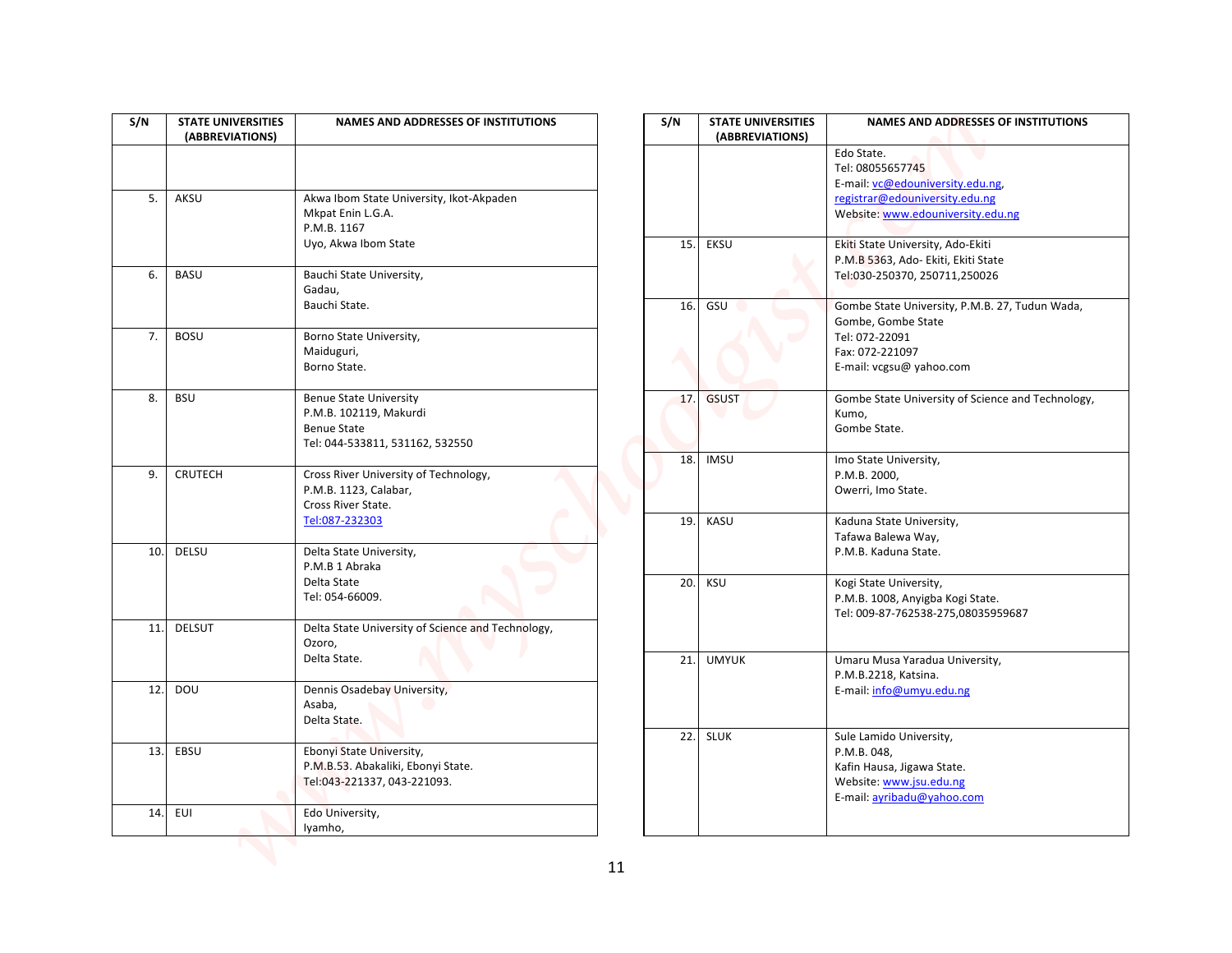| S/N | <b>STATE UNIVERSITIES</b><br>(ABBREVIATIONS) | NAMES AND ADDRESSES OF INSTITUTIONS                                                                           | S/N | <b>STATE UNIVERSITIES</b><br>(ABBREVIATIONS)                         | <b>NAMES AND ADDRESSES OF INSTITUTIONS</b>                                                                    |
|-----|----------------------------------------------|---------------------------------------------------------------------------------------------------------------|-----|----------------------------------------------------------------------|---------------------------------------------------------------------------------------------------------------|
| 23. | KWASU                                        | Kwara State University,<br>Malete,<br>Kwara State.                                                            |     |                                                                      | P.M.B. 02, Igbariam<br>Anambra State                                                                          |
| 24. | LASU                                         | Lagos State University, Ojo,<br>P.M.B. 1087, Apapa, Lagos.<br>Tel:01-884043,884048                            | 35. | SOSU                                                                 | Sokoto State University,<br>Birnin Kebbi Road,<br>P.M.B. 2143<br>Sokoto,                                      |
| 25. | LAPAI                                        | Ibrahim Badamasi Babangida University, Lapai,<br>Niger State. Tel: 066-220646, 08036650914                    |     |                                                                      | Sokoto State.                                                                                                 |
| 26. | NASARAWA                                     | Nasarawa State University, Keffi<br>P.M.B. 1022, Keffi,<br>Nasarawa State.                                    | 36. | <b>TSUJ</b>                                                          | Taraba State University, Jalingo<br>P.M.B. 116, Jalingo<br>Taraba State Nigeria.<br>E-mail: tsuja@ gamail.com |
| 27. | <b>MAITAMA</b>                               | Yusuf Maitama Sule University,<br>Kano,<br>Kano State                                                         | 37. | <b>TECH-IBADAN</b>                                                   | First Technical University, Ibadan<br>Oyo State.                                                              |
| 28. | <b>NDU</b>                                   | <b>Niger Delta University</b><br>P.M.B. 071, Wilberforce Island,                                              | 38. | <b>UDA</b>                                                           | University of Delta,<br>Agbor,<br>Delta State.                                                                |
|     |                                              | Bayelsa State<br>Tel: 089-490484, 089-490899, 490900                                                          | 39. | YSU                                                                  | Yobe State University,<br>Sir Kashim Ibrahim Road,                                                            |
| 29. | OOU                                          | Olabisi Onabanjo University,<br>P.M.B. 2002, Ago-Iwoye,<br>Ogun State.                                        |     |                                                                      | P.M.B. 1144,<br>Damaturu, Yobe State                                                                          |
| 30. | PLASU                                        | Plateau State University, Bokkos<br>E-mail: longpoec@yahoo.cominfo!@plasu.edu.ng<br>Website: www.plasu.edu.ng | 40. | ZAMFARA                                                              | Zamfara State University,<br>Sokoto Road, Talata Mafara,<br>Zamfara State.                                    |
| 31. | RSU                                          | Rivers State University,<br>P.M.B. 5080, Port-Harcourt, Rivers State.                                         |     | STATE UNIVERSITIES OF TECHNOLOGY                                     |                                                                                                               |
| 32. | UNI-AFRICA                                   | Tel: 084-338508, 335823.<br>The University of Africa,<br>Toru-Orua,                                           | S/N | <b>STATE UNIVERSITIES OF</b><br><b>TECHNOLOGY</b><br>(ABBREVIATIONS) | NAMES AND ADDRESSES OF INSTITUTIONS                                                                           |
|     |                                              | Bayelsa State.                                                                                                | 1.  | <b>BOUEDST</b>                                                       | Bamidele Olumilua University of Education,<br>Science and Technology,                                         |
| 33. | <b>UNIOSUN</b>                               | Osun State University,<br>Osogbo, Osun State<br>Web site: www.uniosun.org                                     |     |                                                                      | Ikere-Ekiti,<br>Ekiti State.                                                                                  |
| 34. | COOU                                         | Tel:035203095, 0305203097<br>Chukwuemeka Odumegwu Ojukwu University, Igbariam,                                | 2.  | <b>CUST</b>                                                          | Confluence University of Science and Technology,<br>Osara,<br>Kogi State.                                     |

| S/N |     | <b>STATE UNIVERSITIES</b><br>(ABBREVIATIONS) | <b>NAMES AND ADDRESSES OF INSTITUTIONS</b> |
|-----|-----|----------------------------------------------|--------------------------------------------|
|     |     |                                              | P.M.B. 02, Igbariam                        |
|     |     |                                              | Anambra State                              |
|     |     |                                              |                                            |
|     |     |                                              |                                            |
|     | 35. | SOSU                                         | Sokoto State University,                   |
|     |     |                                              | Birnin Kebbi Road,                         |
|     |     |                                              | P.M.B. 2143                                |
|     |     |                                              | Sokoto,                                    |
|     |     |                                              | Sokoto State.                              |
|     | 36. | <b>TSUJ</b>                                  | Taraba State University, Jalingo           |
|     |     |                                              | P.M.B. 116, Jalingo                        |
|     |     |                                              | Taraba State Nigeria.                      |
|     |     |                                              | E-mail: tsuja@ gamail.com                  |
|     |     |                                              |                                            |
|     | 37. | <b>TECH-IBADAN</b>                           | First Technical University, Ibadan         |
|     |     |                                              | Oyo State.                                 |
|     | 38. | <b>UDA</b>                                   | University of Delta,                       |
|     |     |                                              | Agbor,                                     |
|     |     |                                              | Delta State.                               |
|     |     |                                              |                                            |
|     | 39. | YSU                                          | Yobe State University,                     |
|     |     |                                              | Sir Kashim Ibrahim Road,                   |
|     |     |                                              | P.M.B. 1144,                               |
|     |     |                                              | Damaturu, Yobe State                       |
|     | 40. | ZAMFARA                                      | Zamfara State University,                  |
|     |     |                                              | Sokoto Road, Talata Mafara,                |
|     |     |                                              | Zamfara State.                             |
|     |     |                                              |                                            |

# **F. STATE UNIVERSITIES OF TECHNOLOGY**

| S/N | <b>STATE UNIVERSITIES OF</b><br><b>TECHNOLOGY</b><br>(ABBREVIATIONS) | <b>NAMES AND ADDRESSES OF INSTITUTIONS</b>                                                            |
|-----|----------------------------------------------------------------------|-------------------------------------------------------------------------------------------------------|
| 1.  | <b>BOUEDST</b>                                                       | Bamidele Olumilua University of Education,<br>Science and Technology,<br>Ikere-Ekiti,<br>Ekiti State. |
|     |                                                                      |                                                                                                       |
| 2.  | <b>CUST</b>                                                          | Confluence University of Science and Technology,<br>Osara,<br>Kogi State.                             |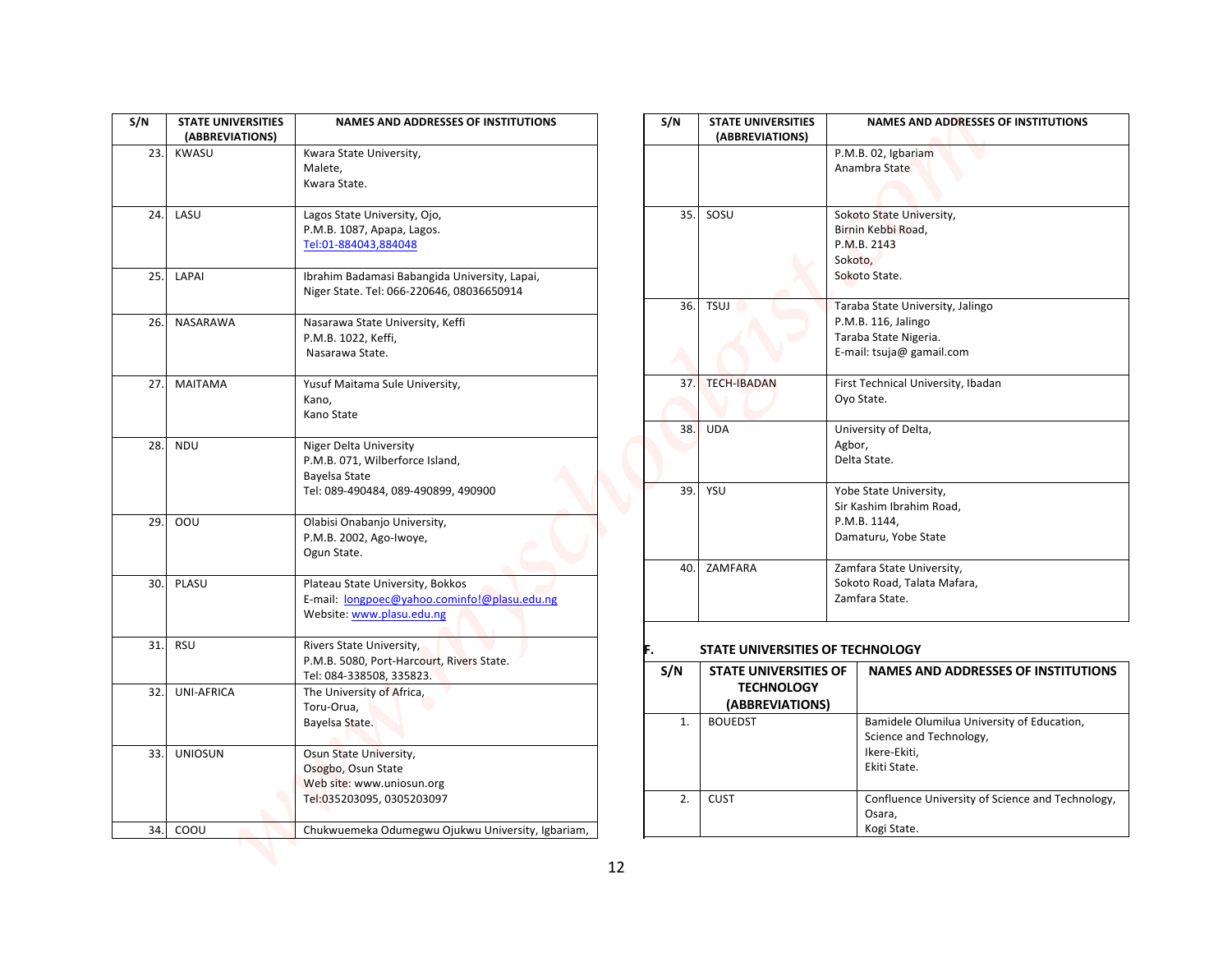| S/N | <b>STATE UNIVERSITIES OF</b><br><b>TECHNOLOGY</b><br>(ABBREVIATIONS)   | <b>NAMES AND ADDRESSES OF INSTITUTIONS</b>                                                                                       | S/N            | <b>STATE UNIVERSITIES</b><br><b>OF</b><br><b>EDUCATION</b><br>(ABBREVIATIONS)                              | <b>NAMES AND ADDRESSES OF INSTITUTIONS</b>                                                                 |
|-----|------------------------------------------------------------------------|----------------------------------------------------------------------------------------------------------------------------------|----------------|------------------------------------------------------------------------------------------------------------|------------------------------------------------------------------------------------------------------------|
| 3.  | <b>ESUTECH</b>                                                         | Enugu State University of Science and Technology,<br>P.M.B 1660, Enugu<br>Enugu State.<br>Te: 042-451319, 451253, 451244, 451264 |                |                                                                                                            |                                                                                                            |
| 4.  | <b>KSUSTA</b>                                                          | Kebbi State University of Science and Technology,<br>Aliero, Kebbi State.                                                        | Η.             | STATE UNIVERSITIES OF MEDICAL SCIENCES                                                                     |                                                                                                            |
| 5.  | <b>KUST</b>                                                            | Kano University of Science and Technology, Wudil<br>c/o Kano State Coll. of Art, Science and<br>Remedial Studies,                | S/N            | <b>STATE UNIVERSITIES OF</b><br><b>MEDICAL SCIENCES</b><br>(ABBREVIATIONS)                                 | <b>NAMES AND ADDRESSES OF INSTITUTIONS</b>                                                                 |
|     |                                                                        | P.M.B 3244, Kano.<br>Tel:064-241175,241149,648029,241175                                                                         | $\mathbf{1}$ . | <b>BMU</b>                                                                                                 | Bayelsa Medical University,<br>Imgbi Road, Yenagoa,<br>P.M.B. 178,<br>Bayelsa State,                       |
| 6.  | LAUTECH                                                                | Ladoke Akintola University of Technology,<br>P.M.B. 4000, Ogbomoso, Oyo State.<br>Tel: 038-710340, 710776.                       | 2.             | <b>DANUMS</b>                                                                                              | Website: www.bmu.edu.ng<br>David Nweze Umahi University of Medical<br>Sciences,<br>Uburu,<br>Ebonyi State. |
| 7.  | <b>OSUSTECH</b>                                                        | Ondo State University of Science and Technology,<br>Okitipupa,<br>Ondo State.                                                    | 3.             | OSUMS                                                                                                      | Ondo State University of Medical Sciences,<br>Laje Road, Ondo,<br>Ondo State.                              |
|     | STATE UNIVERSITIES OF EDUCATION                                        |                                                                                                                                  |                |                                                                                                            | Tel: 08023347828<br>E-mail: vc@osums.edu.ng,<br>feokonofua@yahoo.co.uk                                     |
| S/N | <b>STATE UNIVERSITIES</b><br><b>EDUCATION</b><br>OF<br>(ABBREVIATIONS) | <b>NAMES AND ADDRESSES OF INSTITUTIONS</b>                                                                                       |                |                                                                                                            | Website: www.osums.edu.ng                                                                                  |
| 1.  | <b>IAUED</b>                                                           | Ignatius Ajuru University of Education,<br>Rumuolumeni,<br>P.M.B. 5047, Port Harcourt,<br>Rivers State.<br>e e                   | S/N            | STATE UNIVERSITIES OF AGRICULTURE<br><b>STATE UNIVERSITIES OF</b><br><b>AGRICULTURE</b><br>(ABBREVIATIONS) | NAMES AND ADDRESSES OF INSTITUTIONS                                                                        |
| 2.  | <b>NUEM</b>                                                            | Niger State University of Education,<br>Minna, Niger State.                                                                      | 1.             | UAGRIC-IMO                                                                                                 | University of Agriculture and Environmental<br>Sciences,<br>Umuagwo,                                       |
| 3.  | <b>TASUED</b>                                                          | Tai Solarin University of Education, Ijagun,<br>P.M.B. 2118, Ijebu-Ode,<br>Ogun State.<br>Tel: 037-432770, 431547, 431994        |                |                                                                                                            | Imo State.                                                                                                 |

# **G. STATE UNIVERSITIES OF EDUCATION**

| S/N            | <b>STATE UNIVERSITIES</b><br><b>EDUCATION</b><br>ΟF<br>(ABBREVIATIONS) | <b>NAMES AND ADDRESSES OF INSTITUTIONS</b>                                                                                |
|----------------|------------------------------------------------------------------------|---------------------------------------------------------------------------------------------------------------------------|
| 1 <sub>1</sub> | <b>IAUED</b>                                                           | Ignatius Ajuru University of Education,<br>Rumuolumeni,<br>P.M.B. 5047, Port Harcourt,<br>Rivers State.                   |
| 2.             | <b>NUEM</b>                                                            | Niger State University of Education,<br>Minna, Niger State.                                                               |
| 3.             | TASUED                                                                 | Tai Solarin University of Education, Ijagun,<br>P.M.B. 2118, Ijebu-Ode,<br>Ogun State.<br>Tel: 037-432770, 431547, 431994 |

| S/N | <b>STATE UNIVERSITIES</b> | NAMES AND ADDRESSES OF INSTITUTIONS |
|-----|---------------------------|-------------------------------------|
|     | <b>EDUCATION</b><br>ΟF    |                                     |
|     | (ABBREVIATIONS)           |                                     |
|     |                           |                                     |

#### **H. STATE UNIVERSITIES OF MEDICAL SCIENCES**

| S/N | <b>STATE UNIVERSITIES OF</b><br><b>MEDICAL SCIENCES</b><br>(ABBREVIATIONS) | <b>NAMES AND ADDRESSES OF INSTITUTIONS</b> |
|-----|----------------------------------------------------------------------------|--------------------------------------------|
| 1.  | <b>BMU</b>                                                                 | Bayelsa Medical University,                |
|     |                                                                            | Imgbi Road, Yenagoa,                       |
|     |                                                                            | P.M.B. 178,                                |
|     |                                                                            | Bayelsa State,                             |
|     |                                                                            | Website: www.bmu.edu.ng                    |
| 2.  | <b>DANUMS</b>                                                              | David Nweze Umahi University of Medical    |
|     |                                                                            | Sciences,                                  |
|     |                                                                            | Uburu,                                     |
|     |                                                                            | Ebonyi State.                              |
|     |                                                                            |                                            |
| 3.  | <b>OSUMS</b>                                                               | Ondo State University of Medical Sciences, |
|     |                                                                            | Laje Road, Ondo,                           |
|     |                                                                            | Ondo State.                                |
|     |                                                                            | Tel: 08023347828                           |
|     |                                                                            | E-mail: vc@osums.edu.ng,                   |
|     |                                                                            | feokonofua@yahoo.co.uk                     |
|     |                                                                            | Website: www.osums.edu.ng                  |

## **I. STATE UNIVERSITIES OF AGRICULTURE**

| S/N | <b>STATE UNIVERSITIES OF</b><br><b>AGRICULTURE</b><br>(ABBREVIATIONS) | NAMES AND ADDRESSES OF INSTITUTIONS                                                |
|-----|-----------------------------------------------------------------------|------------------------------------------------------------------------------------|
| 1.  | UAGRIC-IMO                                                            | University of Agriculture and Environmental<br>Sciences,<br>Umuagwo,<br>Imo State. |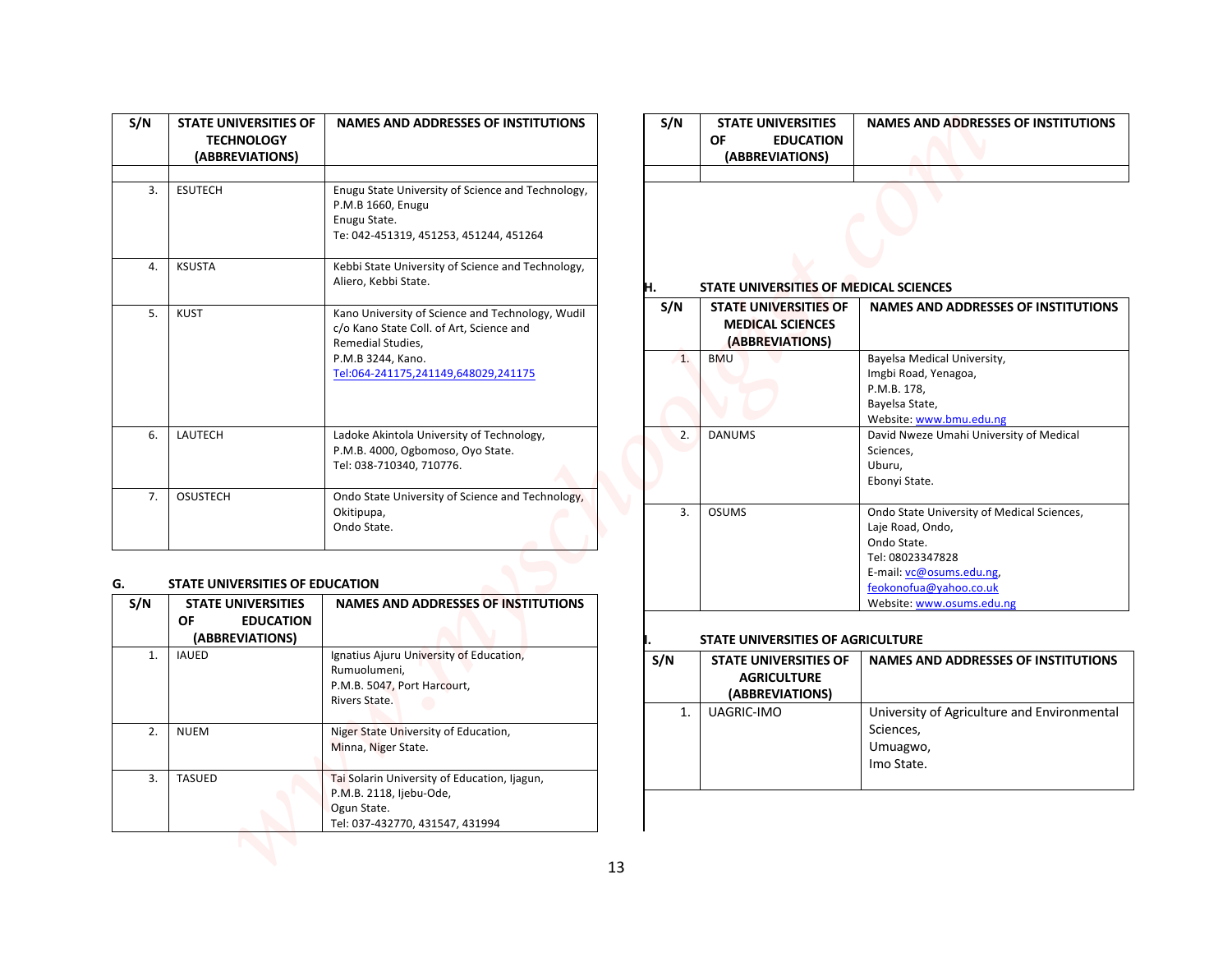| J.             | <b>PRIVATE UNIVERSITIES</b>                    |                                                                                                                                                                                                                                                                                        |
|----------------|------------------------------------------------|----------------------------------------------------------------------------------------------------------------------------------------------------------------------------------------------------------------------------------------------------------------------------------------|
| S/N            | <b>PRIVATE UNIVERSITIES</b><br>(ABBREVIATIONS) | <b>NAMES AND ADDRESSES OF INSTITUTIONS</b>                                                                                                                                                                                                                                             |
| $\mathbf{1}$ . | <b>ABUAD</b>                                   | Afe Babalola University, Ado-Ekiti<br>KM8.5 Afe Babalola Way, Ado-Ekiti<br>Ekiti State, Nigeria<br>P.M.B.5454,<br>Tel: +234-80-38521163, +234-80-33509150<br>+234-80-127772121, +234-80-127772121, +234-<br>70-39647532<br>Web site: www.abuad.edu,ng                                  |
| 2.             | <b>ACHIEVERS</b>                               | Achievers University,<br>Km 1, Idasen-Ute,<br>P.M.B. 1030,<br>Owo,<br>Ondo State.<br>Tel: 08067622251, 07062815510<br>E-mail: vc@achievers.edu.ng,<br>registrar@achievers.edu.ng<br>info@achievers.edu.ng<br>website: www.achievers.edu.ng                                             |
| 3.             | <b>ADUN</b>                                    | Admiralty University of Nigeria,<br>Ibusa, Delta State,<br>Tel: 09072229992, 09072229993<br>E-mail: info@adunedu.org<br>Website: www.adun.edu.ng                                                                                                                                       |
| 4.             | ANCHOR-UNI                                     | Anchor University,<br>Ayobo,<br>Lagos State.                                                                                                                                                                                                                                           |
| 5.             | <b>ATIBA</b>                                   | Atiba University,<br>Oyo,<br>Oyo State.                                                                                                                                                                                                                                                |
| 6.             | <b>AUGUSTINE</b>                               | Augustine University Ilara,<br>(The Catholic University of Lagos Archdiocese)<br>P.M.B. 1010, Ilara-Epe, Lagos State.<br>Email: vc@augustineuniversity.edu.ng,<br>registrar@augustineuniversity.edu.ng,<br>admin@augustineuniversity.edu.ng<br>Website: www.augustineuniversity.edu.ng |

|                                                |                                                                                                                                                                | S/N | <b>PRIVATE UNIVERSITIES</b>  | <b>NAMES AND ADDRESSES OF INSTITUTIONS</b>                                                                                 |
|------------------------------------------------|----------------------------------------------------------------------------------------------------------------------------------------------------------------|-----|------------------------------|----------------------------------------------------------------------------------------------------------------------------|
| <b>PRIVATE UNIVERSITIES</b>                    |                                                                                                                                                                | 7.  | (ABBREVIATIONS)<br>AL-HIKMAH | Al- Hikmah University,                                                                                                     |
| <b>PRIVATE UNIVERSITIES</b><br>(ABBREVIATIONS) | <b>NAMES AND ADDRESSES OF INSTITUTIONS</b>                                                                                                                     |     |                              | Adeta Road, Adewole Housing Estate,<br>P.O.BOX 3340, Ilorin, Kwara State                                                   |
| ABUAD                                          | Afe Babalola University, Ado-Ekiti<br>KM8.5 Afe Babalola Way, Ado-Ekiti<br>Ekiti State, Nigeria<br>P.M.B.5454,<br>Tel: +234-80-38521163, +234-80-33509150      | 8.  | APU                          | Ahman Pategi University,<br>Patigi,<br>Kwara State.                                                                        |
|                                                | +234-80-127772121, +234-80-127772121, +234-<br>70-39647532<br>Web site: www.abuad.edu,ng                                                                       | 9.  | <b>AUE</b>                   | Adeleke University, Ede,<br>Osun State.                                                                                    |
| <b>ACHIEVERS</b>                               | Achievers University,<br>Km 1, Idasen-Ute,<br>P.M.B. 1030,                                                                                                     | 10. | <b>AUN</b>                   | American University of Nigeria<br>Lamido Zubairu Way , Yola By-Pass,<br>P.M.B. 2250, Yola, Adamawa State                   |
|                                                | Owo,<br>Ondo State.<br>Tel: 08067622251, 07062815510<br>E-mail: vc@achievers.edu.ng,                                                                           | 11. | <b>AJAYI</b>                 | Ajayi Crowther University,<br>P.M.B. 10066, Oyo,<br>Oyo State                                                              |
|                                                | registrar@achievers.edu.ng<br>info@achievers.edu.ng<br>website: www.achievers.edu.ng                                                                           | 12. | ARTHUR-JARVIS                | Arthur Jarvis University,<br>Akpabuyo,<br>Cross River State.                                                               |
| ADUN                                           | Admiralty University of Nigeria,<br>Ibusa, Delta State,<br>Tel: 09072229992, 09072229993<br>E-mail: info@adunedu.org                                           | 13. | AVE-MARIA                    | Ave-Maria University,<br>Piyanko,<br>Nasarawa State.                                                                       |
| ANCHOR-UNI                                     | Website: www.adun.edu.ng<br>Anchor University,<br>Ayobo,<br>Lagos State.                                                                                       | 14. | <b>BABCOCK</b>               | Babcock University, Ilishan-Remo,<br>P.M.B. 21244, Ikeja.<br>Tel: 037- 432799, 630148/9<br>E-mail: babcock@infoweb.abs.net |
| ATIBA                                          | Atiba University,<br>Oyo,<br>Oyo State.                                                                                                                        | 15. | BAZE                         | Baze University,<br>Federal Capital Territory, Abuja                                                                       |
| AUGUSTINE                                      | Augustine University Ilara,<br>(The Catholic University of Lagos Archdiocese)<br>P.M.B. 1010, Ilara-Epe, Lagos State.<br>Email: vc@augustineuniversity.edu.ng, | 16. | <b>BELLS</b>                 | Bells University of Technology,<br>KM 8, Idiroko Road, P.M.B. 1015, Ota,<br>Ogun State.<br>Tel: 017949216                  |
|                                                | registrar@augustineuniversity.edu.ng,<br>admin@augustineuniversity.edu.ng<br>Website: www.augustineuniversity.edu.ng                                           | 17. | <b>BINGHAM</b>               | Bingham University,<br>P.M.B. 005 Karu, Nasarawa State,<br>Tel: 09- 6720785, 08055024585.                                  |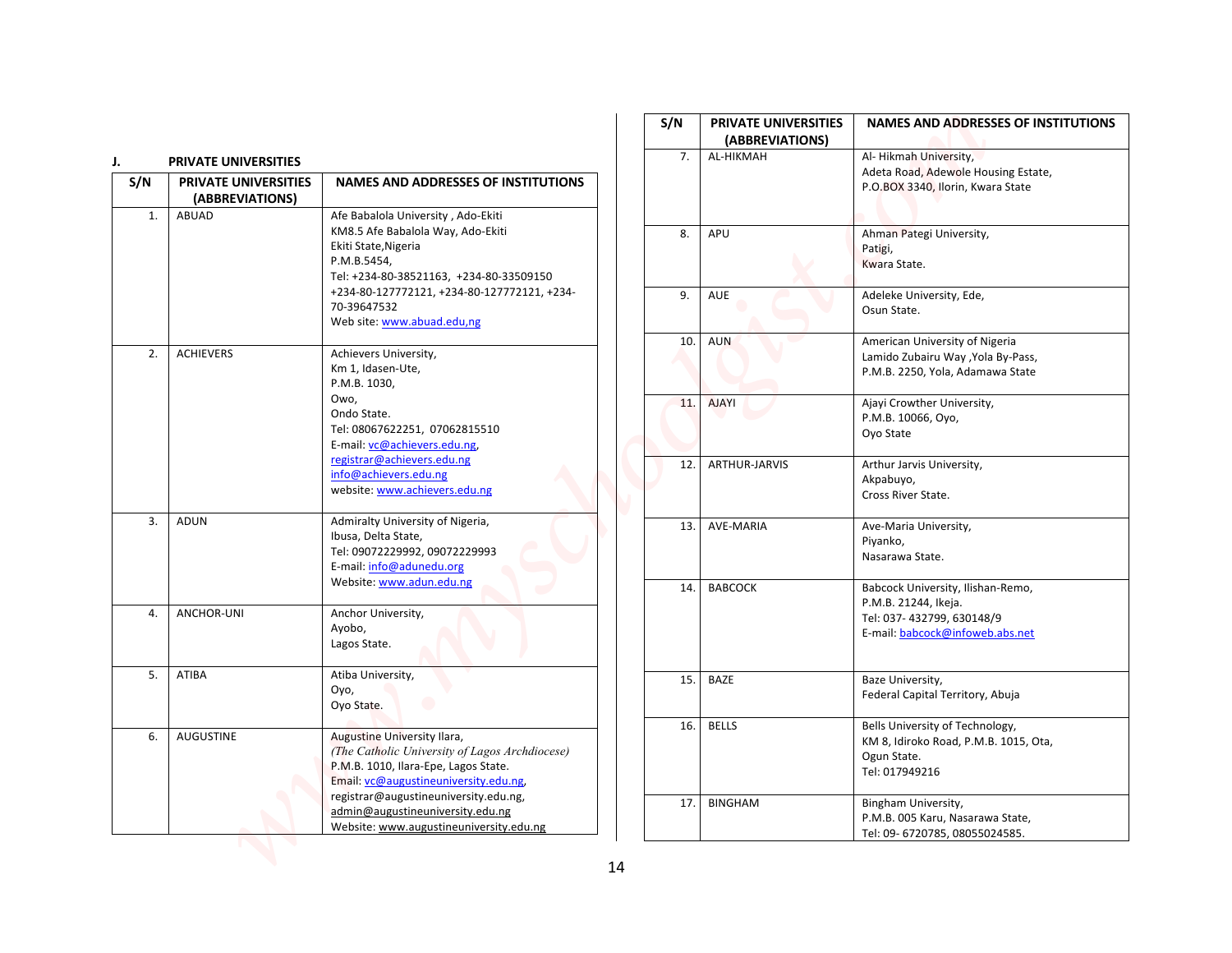| S/N | <b>PRIVATE UNIVERSITIES</b><br>(ABBREVIATIONS) | <b>NAMES AND ADDRESSES OF INSTITUTIONS</b>                                                                                                                       |
|-----|------------------------------------------------|------------------------------------------------------------------------------------------------------------------------------------------------------------------|
|     |                                                | E-mail: binghamuniversity@ yahoo.com                                                                                                                             |
| 18. | <b>BIU</b>                                     | Benson Idahosa University,<br>P.M.B. 1100 Benin City, Edo State.<br>Tel: 052-253764                                                                              |
| 19. | <b>BOUEDST</b>                                 | Bamidele Olumilua University of Education,<br>Science and Technology,<br>Ikere-Ekiti,<br>Ekiti State.                                                            |
| 20. | <b>BOWEN</b>                                   | Bowen University,<br>P.M.B. 284 Iwo<br>Osun State<br>Email: info@bowenuniversity_educ.org<br>www.bowenuniversity edu.org                                         |
| 21. | <b>CALEB</b>                                   | Caleb University<br>KM 15, Ikorodu- Itokin Road, Imota<br>P.MP.B. 21238, Ikeja, Lagos State.<br>Tel: 01-8517711, 01-764712<br>Email: info@calebuniversity.edu.ng |
| 22. | <b>CARITAS</b>                                 | Caritas University,<br>P.M.B. 01784,<br>Enugu, Enugu State.<br>Tel: 08063589115, 042-308921<br>E-mail: caritasuniv@yahoo.com                                     |
| 23. | CCU                                            | Capital City University,<br>Warawa.<br>Kano State.                                                                                                               |
| 24. | <b>CHRISTOPHER</b>                             | Christopher University,<br>Mowe,<br>Ogun State.                                                                                                                  |
| 25. | <b>CLIFFORD</b>                                | Clifford University,<br>Owerrintta,<br>Isiala Ngwa, Abia State.                                                                                                  |

| S/N | PRIVATE UNIVERSITIES | <b>NAMES AND ADDRESSES OF INSTITUTIONS</b>                                                                                                                       | S/N |     | <b>PRIVATE UNIVERSITIES</b> | <b>NAMES AND ADDRESSES OF INSTITUTIONS</b>                                                                                                                                                                                                                       |
|-----|----------------------|------------------------------------------------------------------------------------------------------------------------------------------------------------------|-----|-----|-----------------------------|------------------------------------------------------------------------------------------------------------------------------------------------------------------------------------------------------------------------------------------------------------------|
|     | (ABBREVIATIONS)      | E-mail: binghamuniversity@ yahoo.com                                                                                                                             |     |     | (ABBREVIATIONS)             | P.M.B. 8001, Aba                                                                                                                                                                                                                                                 |
| 18. | <b>BIU</b>           | Benson Idahosa University,<br>P.M.B. 1100 Benin City, Edo State.<br>Tel: 052-253764                                                                              |     |     |                             | Tel: +2347034263550, +2348039385198<br>E-mail: vc@clifforduni.edu.ng<br>Registrar@clifforduni.edu.ng<br>Website: www.clifforduni.edu.ng                                                                                                                          |
| 19. | <b>BOUEDST</b>       | Bamidele Olumilua University of Education,<br>Science and Technology,<br>Ikere-Ekiti,<br>Ekiti State.                                                            |     | 26. | CRAWFORD                    | Crawford University,<br>Igbesa,<br>Faith City, KLM 8, Atan - Agbara Road,<br>P. M. B. 2001, Igbesa, Ogun State, Nigeria.<br>Tel: 234-806296600,8023003436,8035456352,<br>8055434412.                                                                             |
| 20. | <b>BOWEN</b>         | Bowen University,<br>P.M.B. 284 Iwo<br>Osun State<br>Email: info@bowenuniversity_educ.org                                                                        |     |     |                             | E-mail: info@crawforduniversity.edu.ng<br>Website: www.crawforduniversity.edu.ng                                                                                                                                                                                 |
|     |                      | www.bowenuniversity edu.org                                                                                                                                      |     | 27. | <b>CHRISLAND</b>            | Chrisland University,<br>Owode,<br>Ogun State.                                                                                                                                                                                                                   |
| 21. | CALEB                | Caleb University<br>KM 15, Ikorodu- Itokin Road, Imota<br>P.MP.B. 21238, Ikeja, Lagos State.<br>Tel: 01-8517711, 01-764712<br>Email: info@calebuniversity.edu.ng |     |     |                             | KM 5 Ajebo Road, Abeokuta,<br>P.M.B. 2131, Abeokuta, Ogun State.<br>Tel: 08023671737, 08132663928<br>Email: admission@chrislanduniversity.edu.ng,<br>chrislandadmin@chrislanduniversity.edu.ng<br>Website: www.chrislanduniversity.edu.ng                        |
| 22. | CARITAS              | Caritas University,<br>P.M.B. 01784,<br>Enugu, Enugu State.<br>Tel: 08063589115, 042-308921<br>E-mail: caritasuniv@yahoo.com                                     |     | 28. | <b>CUAB</b>                 | Crescent University,<br>KM 5 Ayetoro Road, Lafenwa<br>P.M.B. 2104, Sapon, Abeokuta, Ogun State.<br>Tel. 08030644731, 07098133287<br>web site: www.crescent-university.edu.ng<br>E-mail: info@crescent-university.edu.ng<br>admissions@crescent-university.edu.ng |
| 23. | CCU                  | Capital City University,<br>Warawa,<br>Kano State.                                                                                                               |     | 29. | COAL-CITY                   | Coal City University,<br>KM 3 Enugu/Abakaliki Expressway,                                                                                                                                                                                                        |
| 24. | <b>CHRISTOPHER</b>   | Christopher University,<br>Mowe,<br>Ogun State.                                                                                                                  |     |     |                             | Emene, Enugu State.<br>Tel: 08115757997, 08115757998<br>Email: info@coalcityuniversity.edu.ng<br>Website: www.coalcityuniversity.edu.ng                                                                                                                          |
| 25. | <b>CLIFFORD</b>      | Clifford University,<br>Owerrintta,<br>Isiala Ngwa, Abia State.                                                                                                  |     | 30. | COVENANT                    | Covenant University, Canaan Land<br>KM 10, Idiroko Road,                                                                                                                                                                                                         |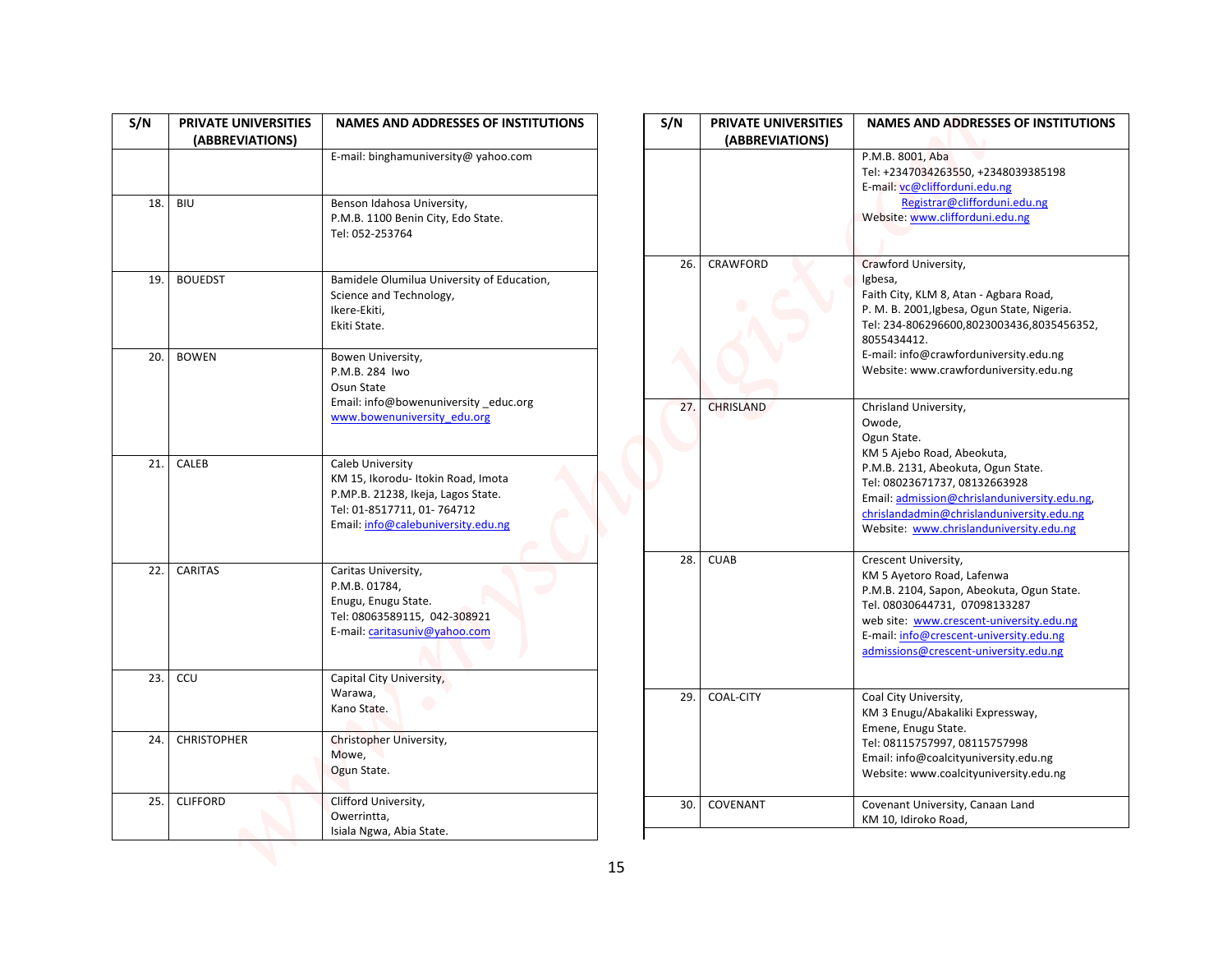| S/N | <b>PRIVATE UNIVERSITIES</b> | <b>NAMES AND ADDRESSES OF INSTITUTIONS</b>      |
|-----|-----------------------------|-------------------------------------------------|
|     | (ABBREVIATIONS)             |                                                 |
|     |                             | P.M.B. 1023 Ota, Ogun State                     |
|     |                             | Tel: 01/7947546-8, 7900724                      |
|     |                             | E-mail: registrar@ covenantuniversity.org       |
| 31. | <b>CROWN-HILL</b>           | Crown Hill University,                          |
|     |                             | Eiyenkorin, Airport Road,                       |
|     |                             | P.M.B. 1605, Ilorin,                            |
|     |                             | Kwara State.                                    |
|     |                             | Tel: 08033906774, 08158314833                   |
|     |                             | Email: registrar@crownhilluniversity.edu.ng     |
| 32. | <b>CUN</b>                  | Claretian University,                           |
|     |                             | Nekede,                                         |
|     |                             | Imo State.                                      |
| 33. | DOMINICAN-UNI               | Dominican University,                           |
|     |                             | Ibadan,                                         |
|     |                             | Oyo State.                                      |
|     |                             | Tel: +2349030001712                             |
| 34. | <b>DOMINION</b>             | Dominion University,                            |
|     |                             | Ibadan,                                         |
|     |                             | Oyo State.                                      |
| 35. | <b>EDWIN CLARK</b>          | Edwin Clark University,                         |
|     |                             | Kiagbodo,                                       |
|     |                             | Delta State.                                    |
| 36. | EKO-UNI                     | Eko University of Medicine and Health Sciences, |
|     |                             | Ijanikin, Lagos State.                          |
| 37. | <b>ELIZADE</b>              | Elizade University,                             |
|     |                             | Ilara-Mokin,                                    |
|     |                             | Ondo State.                                     |
| 38. | <b>KOMU</b>                 | Kingsley Ozumba (K.O) Mbadiwe University,       |
|     |                             | Ogboko Ideato South LGA.,                       |
|     |                             | P.M.B. 006,                                     |
|     |                             | Orlu, Imo State                                 |
|     |                             | e-mal: registrar@epu.edu.ng                     |
|     |                             | Website: www.easternpalmuniversity.edu.ng       |
| 39. | <b>EVANGEL</b>              | Evangel University,                             |
|     |                             | Okpoto,                                         |

| S/N | PRIVATE UNIVERSITIES | <b>NAMES AND ADDRESSES OF INSTITUTIONS</b>                                                                                                                                  |     | <b>PRIVATE UNIVERSITIES</b> | <b>NAMES AND ADDRESSES OF INSTITUTIONS</b>                                                                                               |
|-----|----------------------|-----------------------------------------------------------------------------------------------------------------------------------------------------------------------------|-----|-----------------------------|------------------------------------------------------------------------------------------------------------------------------------------|
|     | (ABBREVIATIONS)      |                                                                                                                                                                             | S/N | (ABBREVIATIONS)             |                                                                                                                                          |
|     |                      | P.M.B. 1023 Ota, Ogun State<br>Tel: 01/7947546-8, 7900724<br>E-mail: registrar@ covenantuniversity.org                                                                      |     |                             | Ebonyi State.<br>Tel: 08139343306,08076283514, 08098421931<br>E-mail: jukalu@yahoo.com,<br>vc@evangeluniv.edu.ng                         |
| 31. | <b>CROWN-HILL</b>    | Crown Hill University,<br>Eiyenkorin, Airport Road,<br>P.M.B. 1605, Ilorin,<br>Kwara State.<br>Tel: 08033906774, 08158314833<br>Email: registrar@crownhilluniversity.edu.ng |     | <b>FOUNTAIN</b><br>40.      | Fountain University,<br>Oke-Osun, P.M.B 4491, Osogbo.<br>Tel: 08034928614, 035-2074335<br>E-mail: enquiries@ fountainuniversity.org      |
| 32. | <b>CUN</b>           | Claretian University,                                                                                                                                                       |     | 41.<br>GOUU                 | Godfrey Okoye University, Ugwuomu- Nike<br>P.M.B. 01014 Thinkers' Comer, Enugu, Nigeria<br>Website: www.og-uni-enugu.net Tel: 048-482891 |
|     |                      | Nekede,<br>Imo State.                                                                                                                                                       |     | GREENFIELD<br>42.           | Greenfield University,<br>Kasarami, Kaduna,                                                                                              |
| 33. | DOMINICAN-UNI        | Dominican University,<br>Ibadan,<br>Oyo State.                                                                                                                              |     | 43.<br>GREGORY              | Kaduna State.<br>Gregory University,                                                                                                     |
|     |                      | Tel: +2349030001712                                                                                                                                                         |     |                             | Uturu,<br>Abia State.                                                                                                                    |
| 34. | <b>DOMINION</b>      | Dominion University,<br>Ibadan,<br>Oyo State.                                                                                                                               |     | <b>IGBINEDION</b><br>44.    | Igbinedion University, Okada,<br>69, Airport Road, P.M.B. 0006, Benin City,<br>Edo State Tel: 052-254942                                 |
| 35. | <b>EDWIN CLARK</b>   | Edwin Clark University,<br>Kiagbodo,<br>Delta State.                                                                                                                        |     | 45.<br><b>ISTIQAMA</b>      | Al-Istigama University,<br>Sumaila,<br>Kano State.                                                                                       |
| 36. | EKO-UNI              | Eko University of Medicine and Health Sciences,<br>Ijanikin, Lagos State.                                                                                                   |     | HALLMARK<br>46.             | Hallmark University,<br>Ijebu-Itele,<br>Ogun State.                                                                                      |
| 37. | <b>ELIZADE</b>       | Elizade University,<br>Ilara-Mokin,<br>Ondo State.                                                                                                                          |     | 47.<br><b>HAVILLA</b>       | Havilla University,<br>Nde-Ikom,                                                                                                         |
| 38. | KOMU                 | Kingsley Ozumba (K.O) Mbadiwe University,                                                                                                                                   |     |                             | Cross River State.                                                                                                                       |
|     |                      | Ogboko Ideato South LGA.,<br>P.M.B. 006,<br>Orlu, Imo State<br>e-mal: registrar@epu.edu.ng                                                                                  |     | 48.<br><b>JABU</b>          | Joseph Ayo Babalola University,<br>Ikeji-Arakeji,<br>Osun State                                                                          |
|     |                      | Website: www.easternpalmuniversity.edu.ng                                                                                                                                   |     | AL-QALAM<br>49.             | Al-Qalam University,                                                                                                                     |
| 39. | EVANGEL              | Evangel University,<br>Okpoto,                                                                                                                                              |     |                             | Dutsinma Road, P.M.B 2137, Katsina State.<br>Tel: 065-434785                                                                             |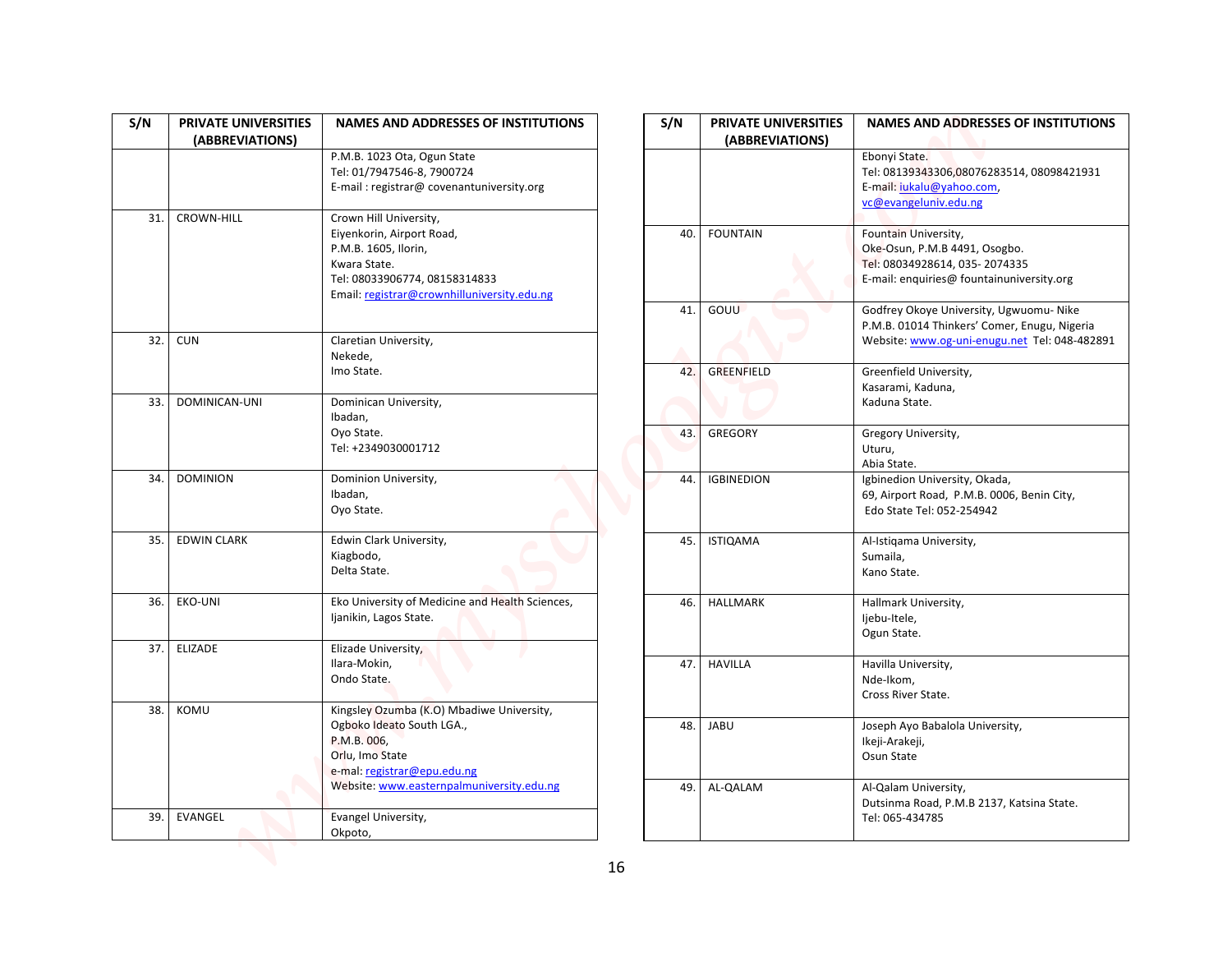| S/N | <b>PRIVATE UNIVERSITIES</b> | <b>NAMES AND ADDRESSES OF INSTITUTIONS</b>    |
|-----|-----------------------------|-----------------------------------------------|
| 50. | (ABBREVIATIONS)<br>LANDMARK | Landmark University,                          |
|     |                             | Omu-Aran,                                     |
|     |                             | Kwara State                                   |
|     |                             |                                               |
| 51. | <b>LCITY</b>                | Lead City University,                         |
|     |                             | Oba Otudeko Avenue                            |
|     |                             | P.O.BOX 30678, Secretariat                    |
|     |                             | Toll Gate Area, Ibadan                        |
|     |                             | Tel: 02-7510681                               |
|     |                             | E-mail: registrar@llcu.edu.ng                 |
| 52. | LEGACY                      | Legacy University,                            |
|     |                             | Okija,                                        |
|     |                             | Anambra State.                                |
| 53. | <b>KOLADAISI</b>            | Koladaisi University,                         |
|     |                             | Ibadan,                                       |
|     |                             | Oyo State.                                    |
|     |                             | E-mail: vc@koladaisiuniversity.edu.ng,        |
|     |                             | registrar@koladaisiuniversity.edu.ng          |
|     |                             |                                               |
| 54. | <b>KUM</b>                  | Khadija University,                           |
|     |                             | Majia,                                        |
|     |                             | Jigawa State.                                 |
| 55. | <b>KKU</b>                  | Karl Kumm University,                         |
|     |                             | Vom,                                          |
|     |                             | Plateau State.                                |
| 56. | <b>KWARARAFA</b>            | KWARARAFA University, Wukari                  |
|     |                             | P.M.B. 1019, Wukari, Taraba State.            |
|     |                             | Tel: 08036023768.                             |
|     |                             |                                               |
| 57. | <b>MADONNA</b>              | Madonna University                            |
|     |                             | P.M.B 05, Elele, Rivers State                 |
|     |                             | Tel: 046-463724                               |
| 58. | <b>MAAUN</b>                | Maryam Abacha American University of Nigeria, |
|     |                             | Kano,                                         |
|     |                             | Kano State.                                   |
| 59. | <b>MARANATHA</b>            | Maranatha University,                         |
|     |                             | Mgbidi,                                       |
|     |                             | Imo State.                                    |
|     |                             |                                               |

| S/N        | <b>PRIVATE UNIVERSITIES</b> | <b>NAMES AND ADDRESSES OF INSTITUTIONS</b>                                                    | S/N | <b>PRIVATE UNIVERSITIES</b> | <b>NAMES AND ADDRESSES OF INSTITUTIONS</b>                                                                                                          |
|------------|-----------------------------|-----------------------------------------------------------------------------------------------|-----|-----------------------------|-----------------------------------------------------------------------------------------------------------------------------------------------------|
|            | (ABBREVIATIONS)             |                                                                                               |     | (ABBREVIATIONS)             |                                                                                                                                                     |
| 50.<br>51. | LANDMARK<br><b>LCITY</b>    | Landmark University,<br>Omu-Aran,<br>Kwara State<br>Lead City University,                     | 60. | MC-IBRU                     | Michael and Cecilia Ibru University,<br>Ibru Village Agbarha - otor,<br>Ughelli North,<br>Delta State<br>Tel: 09030874725, 08174485808, 09096119414 |
|            |                             | Oba Otudeko Avenue<br>P.O.BOX 30678, Secretariat<br>Toll Gate Area, Ibadan<br>Tel: 02-7510681 | 61  | <b>MCPHERSON</b>            | McPherson University,<br>Seriki Sotayo,<br>Ogun State.                                                                                              |
| 52.        | LEGACY                      | E-mail: registrar@llcu.edu.ng<br>Legacy University,                                           | 62. | <b>MEWAR</b>                | Mewar University Nigeria,<br>Masaka,                                                                                                                |
|            |                             | Okija,                                                                                        |     |                             | Nasarawa State.                                                                                                                                     |
| 53.        | KOLADAISI                   | Anambra State.<br>Koladaisi University,                                                       | 63. | <b>MKAR</b>                 | University of Mkar<br>P.M.B. 017 Gboko, Benue State<br>Tel:044-470631                                                                               |
|            |                             | Ibadan,<br>Ovo State.<br>E-mail: vc@koladaisiuniversity.edu.ng,                               | 64. | <b>MOUNTAIN TOP</b>         | E-mail: mkaruni@yahoo.com<br>Mountain Top University,                                                                                               |
|            |                             | registrar@koladaisiuniversity.edu.ng                                                          |     |                             | Makogi/Oba,<br>Ogun State.                                                                                                                          |
| 54.        | <b>KUM</b>                  | Khadija University,<br>Majia,<br>Jigawa State.                                                | 65. | MUDIAME                     | Mudiame University,<br>ırrua,                                                                                                                       |
| 55.        | KKU                         | Karl Kumm University,                                                                         |     |                             | Edo State.                                                                                                                                          |
|            |                             | Vom,<br>Plateau State.                                                                        | 66. | <b>NOVENA</b>               | Novena University, Ogume<br>P.M.B. 2 Kwale, Delta State<br>Tel: 08033302376,08037167418,08066568533,                                                |
| 56.        | KWARARAFA                   | KWARARAFA University, Wukari<br>P.M.B. 1019, Wukari, Taraba State.<br>Tel: 08036023768.       |     |                             | 080624111131, 08082852293,01-4973603,<br>104977717                                                                                                  |
| 57.        | MADONNA                     | Madonna University<br>P.M.B 05, Elele, Rivers State<br>Tel: 046-463724                        | 67. | <b>NILE</b>                 | Nile University of Nigeria<br>Plot 681 Cadastral Zone Coo,<br>Research & Institution Area,<br>Airport Road Bypass, Abuja                            |
| 58.        | <b>MAAUN</b>                | Maryam Abacha American University of Nigeria,<br>Kano,                                        |     |                             | Web: www.ntnu.edu.ng<br>Tel: 08138616589                                                                                                            |
| 59.        | MARANATHA                   | Kano State.<br>Maranatha University,                                                          | 68. | <b>NOK</b>                  | NOK University,<br>Kachia,                                                                                                                          |
|            |                             | Mgbidi,<br>Imo State.                                                                         |     |                             | Kaduna State.                                                                                                                                       |
|            |                             |                                                                                               | 69. | <b>OBONG</b>                | Obong University, Obong, Ntak                                                                                                                       |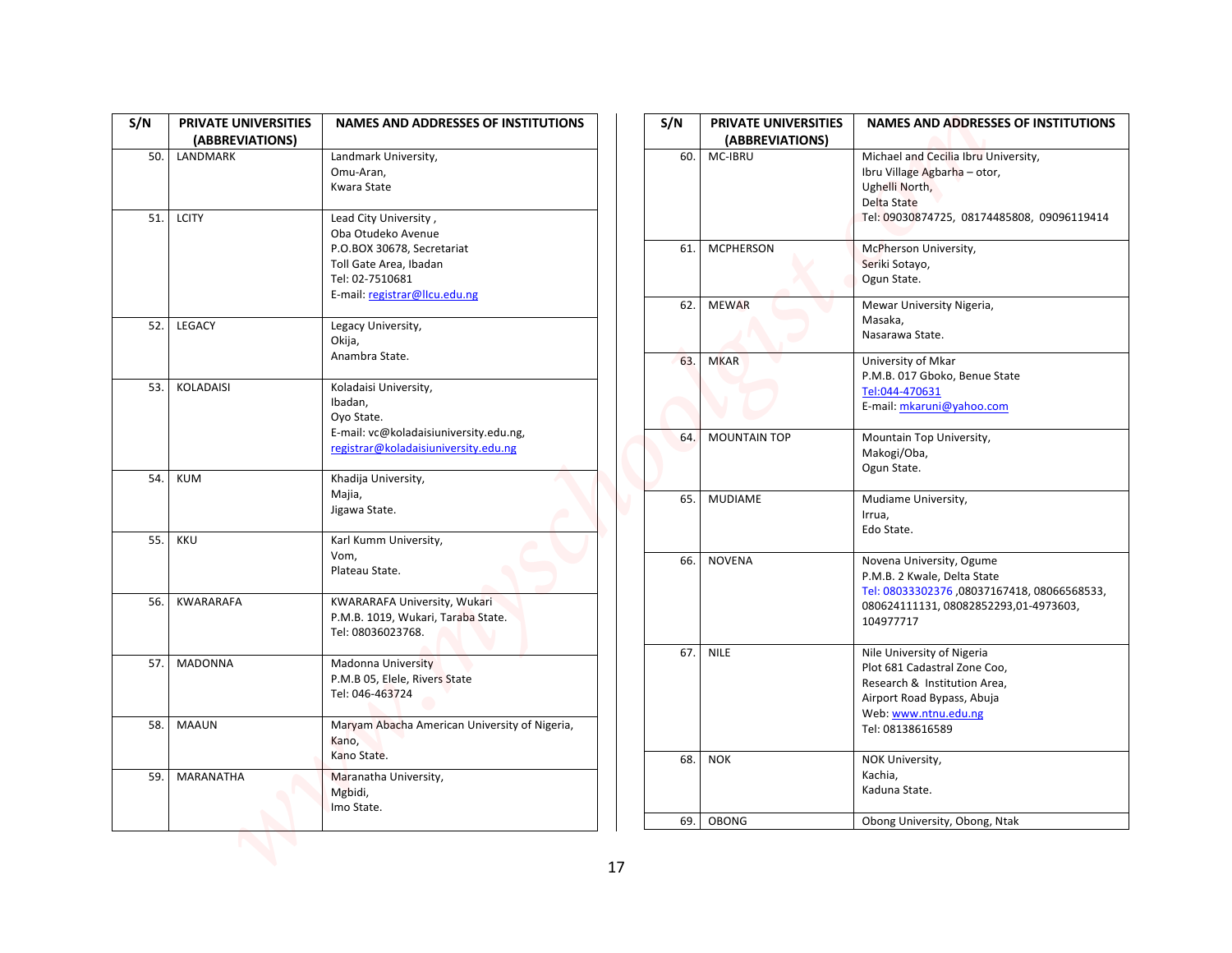| S/N             | <b>PRIVATE UNIVERSITIES</b> | <b>NAMES AND ADDRESSES OF INSTITUTIONS</b>                                                                                                                                                                    |
|-----------------|-----------------------------|---------------------------------------------------------------------------------------------------------------------------------------------------------------------------------------------------------------|
|                 | (ABBREVIATIONS)             | P.O.BOX 25, Abak<br>Akwa Ibom State                                                                                                                                                                           |
|                 |                             | Web site: www.obonguniversity.net<br>Tel: 08028915795                                                                                                                                                         |
| 70 <sub>1</sub> | <b>ODUDUWA</b>              | Oduduwa University, Ipetumodu<br>P.M.B. 5533 Ile Ife<br>Osun State                                                                                                                                            |
| 71.             | PAMO                        | Pamo University of Medical Sciences,<br>Port Harcourt, Rivers State.                                                                                                                                          |
| 72.             | PAUL                        | Paul University, Awka<br>P.M.B. 6074, Awka<br>Anambra State<br>Tel: 017121728, 01-4405524, 09027123426<br>E-mail: info@pauluniversity.edu.ng<br>Website: www.pauluniversity.edu.ng                            |
| 73.             | PAN-ATLANTIC                | PAN-ATLANTIC University,<br>KM 52, Lekki – Epe Express Way,<br>Ibeju – Lekki, Lagos.<br>Tel: 01-7121728, 01-4405524, 09027123426<br>E-mail: info@pau.edu.ng, admissions@pau.edu.ng<br>Website: www.pau.edu.ng |
| 74.             | PC-UNI                      | Precious Cornerstone University,<br>Ibadan, Oyo State.                                                                                                                                                        |
| 75.             | PHILOMATH                   | Philomath University,<br>Kuje,<br>Abuja.                                                                                                                                                                      |
| 76.             | <b>RHEMA</b>                | Rhema University, Aba Take-off Site,<br>No. 153/155, Aba - Owerri Road, Aba,<br>P.M.B. 7021, Aba, Abia State.<br>Te: 07028544572, 082865276<br>E-mail: registrar_rhemauniversity@yahoo.com                    |
| 77.             | <b>REDEEMERS</b>            | <b>Redeemers University</b><br>P.M.B. 230,<br>Ede,                                                                                                                                                            |

| S/N | <b>PRIVATE UNIVERSITIES</b><br>(ABBREVIATIONS) | <b>NAMES AND ADDRESSES OF INSTITUTIONS</b>                                                                                                  | S/N | <b>PRIVATE UNIVERSITIES</b><br>(ABBREVIATIONS) | <b>NAMES AND ADDRESSES OF INSTITUTIONS</b>                                                                                                                            |
|-----|------------------------------------------------|---------------------------------------------------------------------------------------------------------------------------------------------|-----|------------------------------------------------|-----------------------------------------------------------------------------------------------------------------------------------------------------------------------|
|     |                                                | P.O.BOX 25, Abak<br>Akwa Ibom State<br>Web site: www.obonguniversity.net<br>Tel: 08028915795                                                |     |                                                | Osun State.<br>Tel: 01-8502921, 08023978672<br>Website: www.run.edu.ng                                                                                                |
| 70. | ODUDUWA                                        | Oduduwa University, Ipetumodu<br>P.M.B. 5533 Ile Ife<br>Osun State                                                                          | 78. | RENAISSANCE                                    | Renaissance University, Ugbawka,<br><b>Enugu State</b><br>P.M.B. 1019, Enugu<br>Tel: 08036023768<br>Email: Registrar@rnu.edu.ng                                       |
| 71. | PAMO                                           | Pamo University of Medical Sciences,<br>Port Harcourt, Rivers State.                                                                        | 79. | <b>RITMAN</b>                                  | Ritman University,                                                                                                                                                    |
| 72. | PAUL                                           | Paul University, Awka<br>P.M.B. 6074, Awka<br>Anambra State<br>Tel: 017121728, 01-4405524, 09027123426                                      |     |                                                | Ikot-Ekpene,<br>Akwa Ibom State.                                                                                                                                      |
|     |                                                | E-mail: info@pauluniversity.edu.ng<br>Website: www.pauluniversity.edu.ng                                                                    | 80. | <b>SALEM</b>                                   | Salem University,<br>KM 16, Lokoja-Ajaokuta Road<br>P.M.B. 1060.<br>Lokoja, Kogi State                                                                                |
| 73. | PAN-ATLANTIC                                   | PAN-ATLANTIC University,<br>KM 52, Lekki - Epe Express Way,<br>Ibeju - Lekki, Lagos.<br>Tel: 01-7121728, 01-4405524, 09027123426            |     |                                                | Tel: 08072881598, 07033480414, 08081242631<br>Website: www.salemuniversity.edu.ng<br>Email: registrar@salemuniversity.edu.ng<br>vicechancellor@salemuniversity.edu.ng |
|     |                                                | E-mail: info@pau.edu.ng, admissions@pau.edu.ng<br>Website: www.pau.edu.ng                                                                   | 81. | SAU                                            | Samuel Adegboyega University, Ogwa, Edo State.<br>Tel: 08034330353, 08082913202, 08033490946<br>Website: www.sau.edu.ng                                               |
| 74. | PC-UNI                                         | Precious Cornerstone University,<br>Ibadan, Oyo State.                                                                                      |     |                                                | e-mail: sauict@yahoo.com                                                                                                                                              |
| 75. | PHILOMATH                                      | Philomath University,<br>Kuje,<br>Abuja.                                                                                                    | 82. | SKYLINE                                        | Skyline University Nigeria,<br>Kano,<br>Kano State.                                                                                                                   |
| 76. | <b>RHEMA</b>                                   | Rhema University, Aba Take-off Site,<br>No. 153/155, Aba - Owerri Road, Aba,<br>P.M.B. 7021, Aba, Abia State.<br>Te: 07028544572, 082865276 | 83. | SOUTHWESTERN                                   | SouthWestern University,<br>Okun-Owa,<br>Ogun State.                                                                                                                  |
|     |                                                | E-mail: registrar rhemauniversity@yahoo.com                                                                                                 | 84. | SPIRITAN                                       | Spiritan University,<br>Nneochi, Ajali-Ihube Road, Leru Junction,<br>Abia State,<br>E-mail: info@spiritanuniversity.edu.ng                                            |
| 77. | REDEEMERS                                      | <b>Redeemers University</b><br>P.M.B. 230,<br>Ede,                                                                                          |     |                                                | Website: www.spiritanuniversity.edu.ng,<br>Tel: +2348114118277, +2348080906775                                                                                        |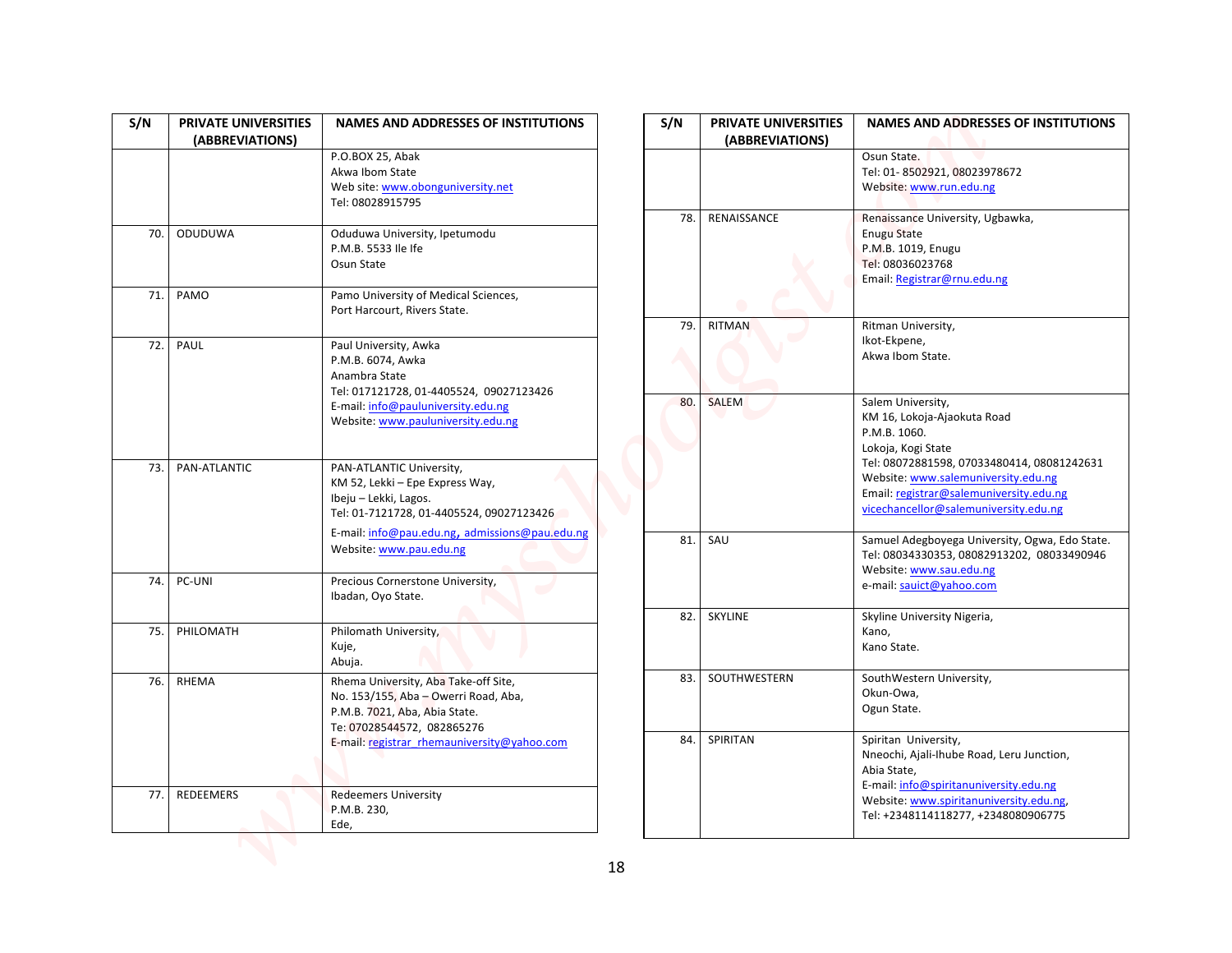| S/N | <b>PRIVATE UNIVERSITIES</b><br>(ABBREVIATIONS) | <b>NAMES AND ADDRESSES OF INSTITUTIONS</b>                                                              |     | S/N | <b>PRIVATE UNIVERSITIES</b><br>(ABBREVIATIONS)                             |            |                                                                                      | <b>NAMES AND ADDRESSES OF INSTITUTIONS</b>             |
|-----|------------------------------------------------|---------------------------------------------------------------------------------------------------------|-----|-----|----------------------------------------------------------------------------|------------|--------------------------------------------------------------------------------------|--------------------------------------------------------|
| 85. | <b>SUMMIT</b>                                  | Summit University,                                                                                      |     |     |                                                                            |            | Web site: www.springuniversity.net                                                   |                                                        |
|     |                                                | Offa,<br>Kwara State.<br>P.M.B. 4412, Offa,<br>Tel: 08030981930<br>E-mail: vcsummituniversity@gmail.com |     |     | 94.<br>WESTERN-DEL                                                         |            | Tel: 07042683282, 08191189031<br>Western Delta University,<br>Oghara,<br>Delta State |                                                        |
| 86. | <b>TANSIAN</b>                                 | Tansian University,                                                                                     |     |     |                                                                            |            | E-mail: westerndeltauni @ yahoo.com                                                  |                                                        |
|     |                                                | P.O. BOX375, Oba,<br>Anambra State<br>Tel: 0806974789, 08052222875, 046-302390                          |     |     | 95.<br>WESTLAND                                                            |            | Westland University,<br>Iwo,<br>Osun State.                                          |                                                        |
| 87. | TAU                                            | Thomas Adewumi University,<br>Oko-Irese,<br>Kwara State                                                 |     |     | WESLEYUNI<br>96.                                                           |            | Wesley University,<br>Ondo<br>P.M.B 507, Ondo-Ife Road, Ondo<br>Tel: 034-204395      |                                                        |
| 88. | <b>TOPFAITH</b>                                | Topfaith University,<br>Mkpatak,<br>Akwa Ibom State.                                                    |     |     |                                                                            |            | Website: www.wusto.com<br>Wutondo_vc@yahoo.com                                       | Email: wustondo_vc@mai2methodistcom,                   |
| 89. | <b>TRINITY</b>                                 | Trinity University,<br>Yaba,<br>Lagos State.                                                            |     |     | 97.<br><b>VERITAS</b>                                                      |            | Veritas University,<br>Abuja                                                         |                                                        |
| 90. | <b>UNIHEZ</b>                                  | Hezekiah University,<br>Umudi, P.M.B. 3002<br>Nkwerre, Imo State.<br>Website: www.hezekiah.edu.ng       | К.  |     |                                                                            |            | OTHER DEGREE AWARDING INSTITUTIONS                                                   |                                                        |
| 91. | <b>UNIKINGS</b>                                | E-mail: vc@hezekiah.edu.ng;<br>admissions@hezekiah.edu.ng<br>Kings University,                          | S/N |     | <b>DEGREE</b><br><b>AWARDING</b><br><b>INSTITUTIONS</b><br>(ABBREVIATIONS) |            | <b>NAMES AND ADDRESSES OF</b><br><b>INSTITUTIONS</b>                                 | <b>AFFILIATED UNIVERSITIES</b>                         |
|     |                                                | Gbongan-Osogbo Road,<br>P.M.B. 555,<br>Ode-Omu,<br>Osun State                                           |     | 1.  | ADEYEMIDEG                                                                 | 610050     | Adeyemi College of Education,<br>P.M.B 520, Ondo. Tel: 034-                          | Obafemi Awolowo<br>University, Ile-Ife, Osun<br>State  |
|     |                                                | Website: www.kingsuniversity.edu.ng<br>E-mail: registrar@kingsuniversity.edu.ng                         |     | 2.  | AUCHIPOLY-DEG                                                              | Edo State  | Auchi Polytechnic, Auchi,                                                            | Nnamdi Azikiwe<br>University,<br>Awka,                 |
| 92. | <b>UOO</b>                                     | University of Offa,<br>Offa, Kwara State.                                                               |     |     |                                                                            |            |                                                                                      | Anambra State.                                         |
| 93. | WELLSPRING                                     | <b>Wellspring University,</b><br>Evbuobanosa, P. M.B. 1230<br>Benin City, Edo State                     |     | 3.  | EDALV                                                                      | Education, | Alvan Ikoku Federal College of<br>Owerri, Imo State P.M.B 10033                      | University of Nigeria,<br>Nsukka<br><b>Enugu State</b> |

| S/N | <b>PRIVATE UNIVERSITIES</b><br>(ABBREVIATIONS) | <b>NAMES AND ADDRESSES OF INSTITUTIONS</b>                                                                                                                                |
|-----|------------------------------------------------|---------------------------------------------------------------------------------------------------------------------------------------------------------------------------|
|     |                                                | Web site: www.springuniversity.net<br>Tel: 07042683282, 08191189031                                                                                                       |
| 94. | <b>WESTERN-DEL</b>                             | Western Delta University,<br>Oghara,<br>Delta State<br>E-mail: westerndeltauni @ yahoo.com                                                                                |
| 95. | WESTLAND                                       | Westland University,<br>lwo,<br>Osun State.                                                                                                                               |
| 96. | WESLEYUNI                                      | Wesley University,<br>Ondo<br>P.M.B 507, Ondo-Ife Road, Ondo<br>Tel: 034-204395<br>Website: www.wusto.com<br>Email: wustondo vc@mai2methodistcom,<br>Wutondo vc@yahoo.com |
| 97. | <b>VERITAS</b>                                 | Veritas University,<br>Abuja                                                                                                                                              |

# **K. OTHER DEGREE AWARDING INSTITUTIONS**

| S/N            | <b>DEGREE</b><br><b>AWARDING</b><br><b>INSTITUTIONS</b><br>(ABBREVIATIONS) | <b>NAMES AND ADDRESSES OF</b><br><b>INSTITUTIONS</b>                          | <b>AFFILIATED UNIVERSITIES</b>                           |
|----------------|----------------------------------------------------------------------------|-------------------------------------------------------------------------------|----------------------------------------------------------|
| 1 <sup>1</sup> | ADEYEMIDEG                                                                 | Adevemi College of Education,<br>P.M.B 520, Ondo. Tel: 034-<br>610050         | Obafemi Awolowo<br>University, Ile-Ife, Osun<br>State    |
| $\mathfrak{D}$ | AUCHIPOLY-DEG                                                              | Auchi Polytechnic, Auchi,<br>Edo State                                        | Nnamdi Azikiwe<br>University,<br>Awka,<br>Anambra State. |
| 3.             | <b>EDALV</b>                                                               | Alvan Ikoku Federal College of<br>Education,<br>Owerri, Imo State P.M.B 10033 | University of Nigeria,<br>Nsukka<br><b>Enugu State</b>   |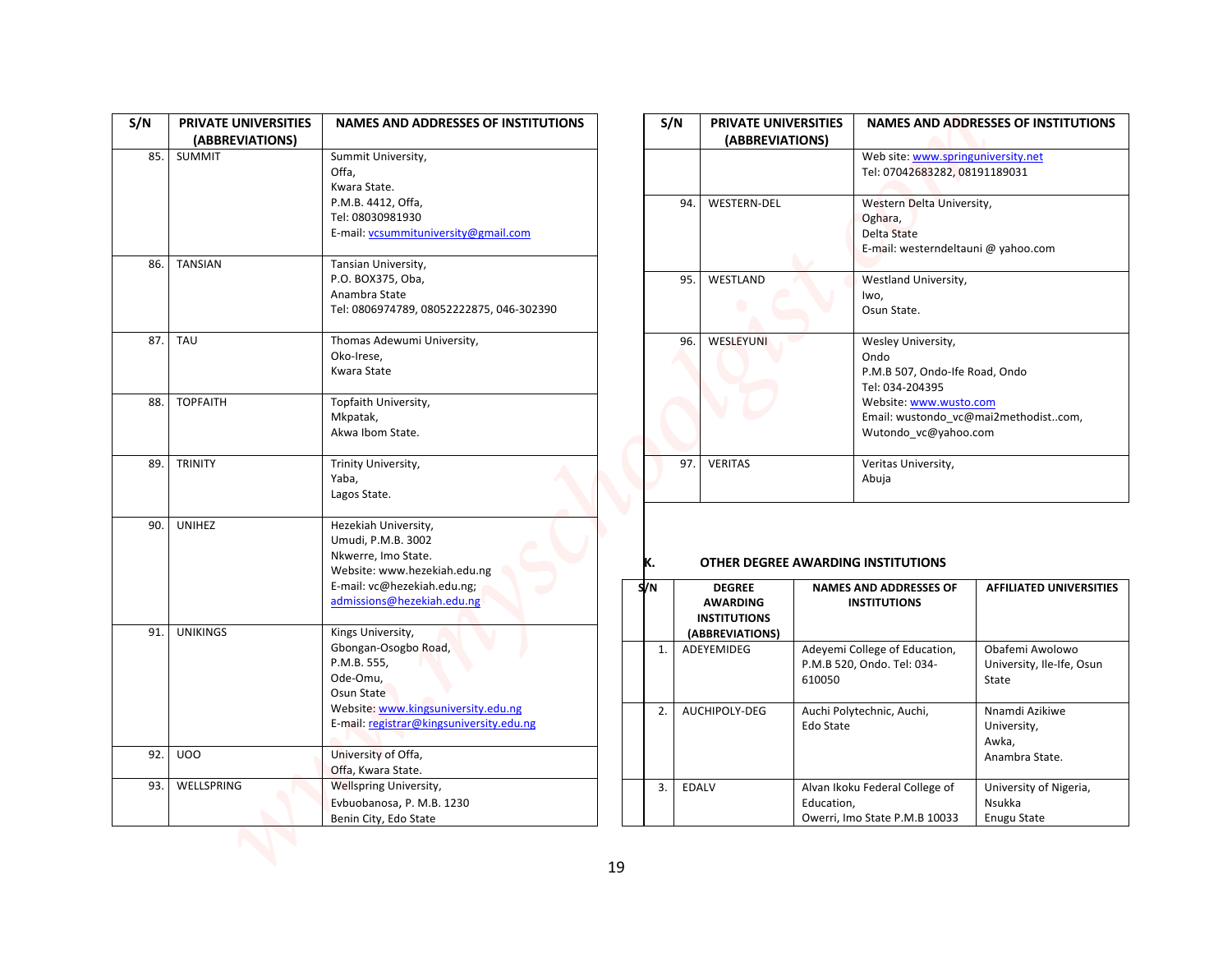| S/N | <b>DEGREE</b><br><b>AWARDING</b><br><b>INSTITUTIONS</b><br>(ABBREVIATIONS) | <b>NAMES AND ADDRESSES OF</b><br><b>INSTITUTIONS</b>                                                            | <b>AFFILIATED UNIVERSITIES</b>                             |
|-----|----------------------------------------------------------------------------|-----------------------------------------------------------------------------------------------------------------|------------------------------------------------------------|
|     |                                                                            | Tel: 083-230300.                                                                                                |                                                            |
| 4.  | <b>EDKAN</b>                                                               | Federal College of Education,<br>P.M.B.3045, Kano<br>Tel: 064-633101,623101                                     | Ahmadu Bello University,<br>Zaria, Kaduna State            |
| 5.  | EDZAR                                                                      | Federal College of Education,<br>P.M.B.1041, Zaria, Kaduna State<br>Tel:069-33106,335085,332082,<br>08037015076 | Ahmadu Bello University,<br>Zaria, Kaduna State            |
| 6.  | <b>KADPOLY</b>                                                             | Kaduna Polytechnic,<br>P.M.B 2021, Kaduna.<br>Tel: 062-211511, 211582,<br>211673, 211744                        | Federal University of<br>Technology, Minna,<br>Niger State |
| 7.  | YABA-DEG                                                                   | Yaba College of Technology,<br>P.M.B 2011, Yaba , Lagos<br>Tel:01/800160-4                                      | University of Nigeria,<br>Nsukka, Enugu State              |

The under listed other Degree-Awarding Institutions (Colleges of Education, Theological institutions) are to have all admissions matter handled by the host University.

| S/N | <b>OTHER DEGREE</b><br><b>AWARDING</b><br><b>INSTITUTIONS</b><br>(ABBREVIATIONS) | <b>NAMES AND ADDRESSES OF</b><br><b>INSTITUTIONS</b>             | <b>AFFILIATED</b><br><b>UNIVERSITIES</b>          |
|-----|----------------------------------------------------------------------------------|------------------------------------------------------------------|---------------------------------------------------|
| 1.  | <b>AGBORCOE</b>                                                                  | College of Education, Agbor                                      | Delta State University,<br>Abraka, Delta State.   |
| 2.  | <b>AOCOE</b>                                                                     | Adeniran Ogunsanya College of<br>Education, Otto/Ijanikin, Lagos | Ekiti State University,<br>Ado-Ekiti, Ekiti State |

|    | <b>DEGREE</b><br><b>AWARDING</b><br><b>INSTITUTIONS</b><br>(ABBREVIATIONS) | <b>NAMES AND ADDRESSES OF</b><br><b>INSTITUTIONS</b>                                                                                                           | <b>AFFILIATED UNIVERSITIES</b>                    | S/N | <b>OTHER DEGREE</b><br><b>AWARDING</b><br><b>INSTITUTIONS</b><br>(ABBREVIATIONS) | <b>NAMES AND ADDRESSES OF</b><br><b>INSTITUTIONS</b>                                                   | <b>AFFILIATED</b><br><b>UNIVERSITIES</b>       |
|----|----------------------------------------------------------------------------|----------------------------------------------------------------------------------------------------------------------------------------------------------------|---------------------------------------------------|-----|----------------------------------------------------------------------------------|--------------------------------------------------------------------------------------------------------|------------------------------------------------|
|    | <b>EDKAN</b>                                                               | Tel: 083-230300.<br>Federal College of Education,<br>P.M.B.3045, Kano<br>Tel: 064-633101,623101                                                                | Ahmadu Bello University,<br>Zaria, Kaduna State   | 3.  | <b>APOSTOLIC</b>                                                                 | The Apostolic Church<br>Theological Seminary,<br>Amumara,<br>P.O.Box 5, Amumara, Ezinihitte<br>Mbaise, | University of Uyo, Akwa-<br>Ibom State         |
|    | EDZAR                                                                      | Federal College of Education,<br>P.M.B.1041, Zaria, Kaduna State<br>Tel:069-33106,335085,332082,<br>08037015076                                                | Ahmadu Bello University,<br>Zaria, Kaduna State   |     | $\Box$                                                                           | Imo State.<br>Email: tactsa@yahoo.com                                                                  |                                                |
|    | KADPOLY                                                                    | Kaduna Polytechnic,<br>P.M.B 2021, Kaduna.                                                                                                                     | Federal University of<br>Technology, Minna,       | 4.  | ASPOL-DEG                                                                        | Adamawa State Polytechnic,<br>Yola.                                                                    | University of Maiduguri,<br>Maiduguri.         |
|    |                                                                            | Tel: 062-211511, 211582,<br>211673, 211744                                                                                                                     | Niger State                                       | 5.  | <b>ASSEMBLIES</b>                                                                | Assemblies of God Divinity<br>School, Old Umuahia                                                      | University of Uyo, Akwa-<br>Ibom State         |
|    | YABA-DEG                                                                   | Yaba College of Technology,<br>P.M.B 2011, Yaba , Lagos<br>Tel:01/800160-4                                                                                     | University of Nigeria,<br>Nsukka, Enugu State     | 6.  | ATAPOLY-DG                                                                       | Abubakar Tatari Ali<br>Polytechnic, Bauchi.                                                            | Abubakar Tafawa Balewa<br>University, Bauchi   |
|    |                                                                            |                                                                                                                                                                |                                                   | 7.  | <b>AVCTA</b>                                                                     | Archbishop Vining College of<br>Theology, Akure<br>P.M.B 727<br>E-mail:<br>viningdeansec@yahoo.co.uk   | University of Ibadan, Oyo<br>State             |
|    |                                                                            | nder listed other Degree-Awarding Institutions (Colleges of Education, Theological<br>tions) are to have all admissions matter handled by the host University. |                                                   | 8.  | <b>BAPTIST</b>                                                                   | Baptist College of Theology,<br>Obinze, Owerri                                                         | University of Port<br>Harcourt, River State    |
| N  | <b>OTHER DEGREE</b><br><b>AWARDING</b><br><b>INSTITUTIONS</b>              | <b>NAMES AND ADDRESSES OF</b><br><b>INSTITUTIONS</b>                                                                                                           | <b>AFFILIATED</b><br><b>UNIVERSITIES</b>          | 9.  | <b>BCT-BENIN</b>                                                                 | Baptist College of Theology,<br>Benin City, Edo State                                                  | Ambrose Alli University,<br>Ekpoma             |
| 1. | (ABBREVIATIONS)<br>AGBORCOE                                                | College of Education, Agbor                                                                                                                                    | Delta State University,                           | 10. | <b>BMSE</b>                                                                      | <b>Bigard Memorial Seminary,</b><br>Enugu.                                                             | University of Ibadan, Oyo<br>State             |
|    |                                                                            |                                                                                                                                                                | Abraka, Delta State.                              | 11. | CAILS                                                                            | College of Arabic and Islamic<br>Legal Studies, Ilorin                                                 | Bayero University, Kano                        |
| 2. | AOCOE                                                                      | Adeniran Ogunsanya College of<br>Education, Otto/Ijanikin, Lagos                                                                                               | Ekiti State University,<br>Ado-Ekiti, Ekiti State | 12. | CALVARY                                                                          | Calvary College of Theology,<br>Rukpokwu, Obio, Port Harcourt                                          | University of Calabar,<br>Calabar, Cross River |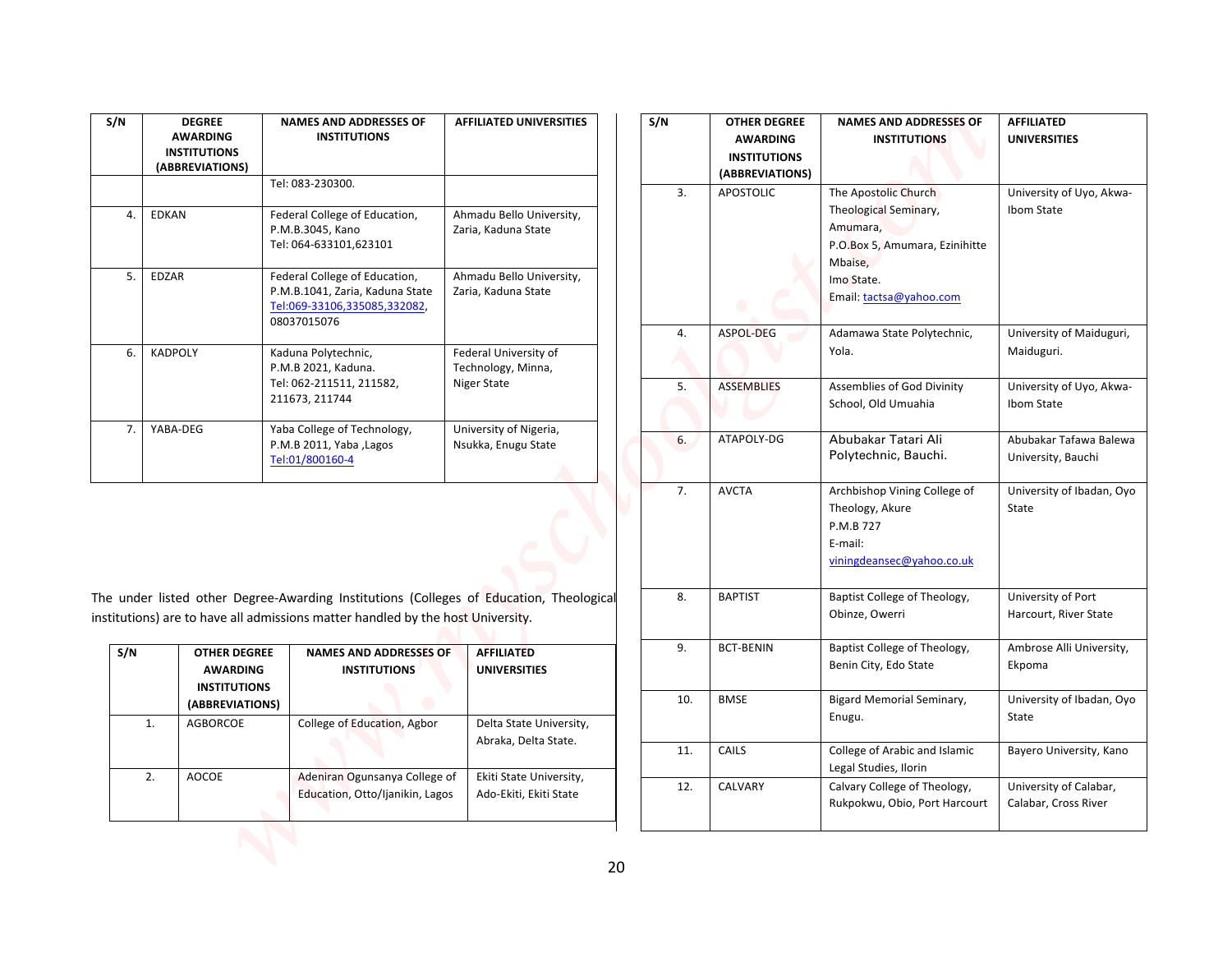| S/N | <b>OTHER DEGREE</b><br><b>AWARDING</b><br><b>INSTITUTIONS</b> | <b>NAMES AND ADDRESSES OF</b><br><b>INSTITUTIONS</b>              | <b>AFFILIATED</b><br><b>UNIVERSITIES</b>         |
|-----|---------------------------------------------------------------|-------------------------------------------------------------------|--------------------------------------------------|
|     | (ABBREVIATIONS)                                               |                                                                   |                                                  |
|     |                                                               |                                                                   | State.                                           |
| 13. | <b>COEA</b>                                                   | College of Education, Azare                                       | University of Maiduguri,<br><b>Borno State</b>   |
| 14. | CE-AKWANGA                                                    | College of Education, Akwanga                                     | Ahmadu Bello University,<br>Zaria, Kaduna State  |
| 15. | <b>HONG-DEG</b>                                               | College of Education, Hong                                        | Ahmadu Bello University,<br>Zaria, Kaduna State. |
| 16. | <b>CIWA</b>                                                   | Catholic Institute of West<br>Africa, Port Harcourt               | University of Calabar,<br>Cross Rivers State.    |
| 17. | <b>CLARETIAN</b>                                              | Claretian Institute of<br>Philosophy, Nekede                      | Imo State University,<br>Owerri, Imo State.      |
| 18. | <b>COEA</b>                                                   | Aminu Saleh College of<br><b>Education, Azare</b>                 | University of Maiduguri,<br><b>Borno State</b>   |
| 19. | <b>CST-NDU</b>                                                | College of Seminary and<br>Theology, Irri, Delta State            | Niger Delta University,<br>Wilberforce Island    |
| 20. | <b>EACOE</b>                                                  | <b>Emmanuel Alayande College of</b><br>Education, Oyo             | Ekiti State University,<br>Ado-Ekiti             |
| 21. | <b>ECWA</b>                                                   | <b>ECWA Theological Seminary,</b><br>Igbaja                       | University of Ibadan, Oyo<br><b>State</b>        |
| 22. | COED-DEG                                                      | Isa Kaita College of Education,<br>Dutsinma, Katsina State        | Ahmadu Bello University,<br>Zaria                |
| 23. | <b>EDANKPA</b>                                                | College of Education, Ankpa,<br>P.M.B.1033, Ankpa,<br>Kogi State. | Abubakar Tafawa Balewa<br>University, Bauchi     |
| 24. | <b>EDAKOKA</b>                                                | <b>Federal College of Education</b><br>(Technical), Akoka, Lagos  | University of Benin,<br>Benin City               |

|     | <b>OTHER DEGREE</b><br><b>AWARDING</b><br><b>INSTITUTIONS</b><br>(ABBREVIATIONS) | <b>NAMES AND ADDRESSES OF</b><br><b>INSTITUTIONS</b>                            | <b>AFFILIATED</b><br><b>UNIVERSITIES</b>         | S/N | <b>OTHER DEGREE</b><br><b>AWARDING</b><br><b>INSTITUTIONS</b><br>(ABBREVIATIONS) | <b>NAMES AND ADDRESSES OF</b><br><b>INSTITUTIONS</b>                           | <b>AFFILIATED</b><br><b>UNIVERSITIES</b>             |
|-----|----------------------------------------------------------------------------------|---------------------------------------------------------------------------------|--------------------------------------------------|-----|----------------------------------------------------------------------------------|--------------------------------------------------------------------------------|------------------------------------------------------|
|     |                                                                                  |                                                                                 | State.                                           | 25. | EDASAB                                                                           | Federal College of Education                                                   | University of Benin, Benin                           |
| 13. | <b>COEA</b>                                                                      | College of Education, Azare                                                     | University of Maiduguri,<br><b>Borno State</b>   |     |                                                                                  | (Technical), Asaba                                                             | City                                                 |
| 14. | CE-AKWANGA                                                                       | College of Education, Akwanga                                                   | Ahmadu Bello University,<br>Zaria, Kaduna State  | 26. | EDOBUDU                                                                          | Federal College of Education,<br>Obudu, Cross River State                      | University of Calabar,<br>Calabar                    |
| 15. | HONG-DEG                                                                         | College of Education, Hong                                                      | Ahmadu Bello University,<br>Zaria, Kaduna State. | 27. | EDGUSAU(T)                                                                       | <b>Federal College of Education</b><br>(Technical), Gusau                      | Ahmadu Bello University,<br>Zaria, Kaduna State      |
| 16. | <b>CIWA</b>                                                                      | Catholic Institute of West<br>Africa, Port Harcourt                             | University of Calabar,<br>Cross Rivers State.    | 28. | <b>EDUMUNZ</b>                                                                   | Fed College of Educ. (Tech.)<br>Umunze, P.M.B. 0189, Umunze,<br>Anambra State. | Nnamdi Azikiwe<br>University, Awka,<br>Anambra State |
| 17. | CLARETIAN                                                                        | Claretian Institute of<br>Philosophy, Nekede                                    | Imo State University,<br>Owerri, Imo State.      | 29. | <b>EDOMOK</b>                                                                    | Fed College of Educ. (Tech.),<br>Omoku, Omoku,                                 | University of Nigeria,<br>Nsukka, Enugu State.       |
| 18. | COEA                                                                             | Aminu Saleh College of<br>Education, Azare                                      | University of Maiduguri,<br><b>Borno State</b>   | 30. | EDOMOK-UYO                                                                       | Rivers State.<br><b>Federal College of Education</b>                           | University of Uyo,                                   |
| 19. | CST-NDU                                                                          | College of Seminary and<br>Theology, Irri, Delta State                          | Niger Delta University,<br>Wilberforce Island    |     |                                                                                  | (Technical), Omoku, P.M.B. 11,<br>Omoku,<br>Rivers State.                      | Akwa Ibom State.                                     |
| 20. | EACOE                                                                            | Emmanuel Alayande College of<br>Education, Oyo                                  | Ekiti State University,<br>Ado-Ekiti             | 31. | EDYOLA                                                                           | Federal College of Education,<br>Yola, Adamawa State                           | University of Maiduguri,<br>Maiduguri                |
| 21. | <b>ECWA</b>                                                                      | <b>ECWA Theological Seminary,</b><br>Igbaja                                     | University of Ibadan, Oyo<br>State               | 32. | EDGUMEL                                                                          | Jigawa State College of<br>Education, Gumel,<br>P.M.B. 1002, Jigawa State.     | Bayero University, Kano                              |
| 22. | COED-DEG                                                                         | Isa Kaita College of Education,<br>Dutsinma, Katsina State                      | Ahmadu Bello University,<br>Zaria                | 33. | <b>EDKANO</b>                                                                    | Saadatu Rimi College of<br>Education, Kumbotso                                 | Bayero University, Kano                              |
| 23. | EDANKPA                                                                          | College of Education, Ankpa,<br>P.M.B.1033, Ankpa,                              | Abubakar Tafawa Balewa<br>University, Bauchi     |     |                                                                                  | Zaria Rd.<br>Kano State.                                                       |                                                      |
| 24. | <b>EDAKOKA</b>                                                                   | Kogi State.<br><b>Federal College of Education</b><br>(Technical), Akoka, Lagos | University of Benin,                             | 34. | EDKANO-2                                                                         | Saadatu Rimi College of<br>Education, Kumbotso<br>Zaria Rd.                    | Ahmadu Bello University,<br>Zaria,<br>Kaduna State.  |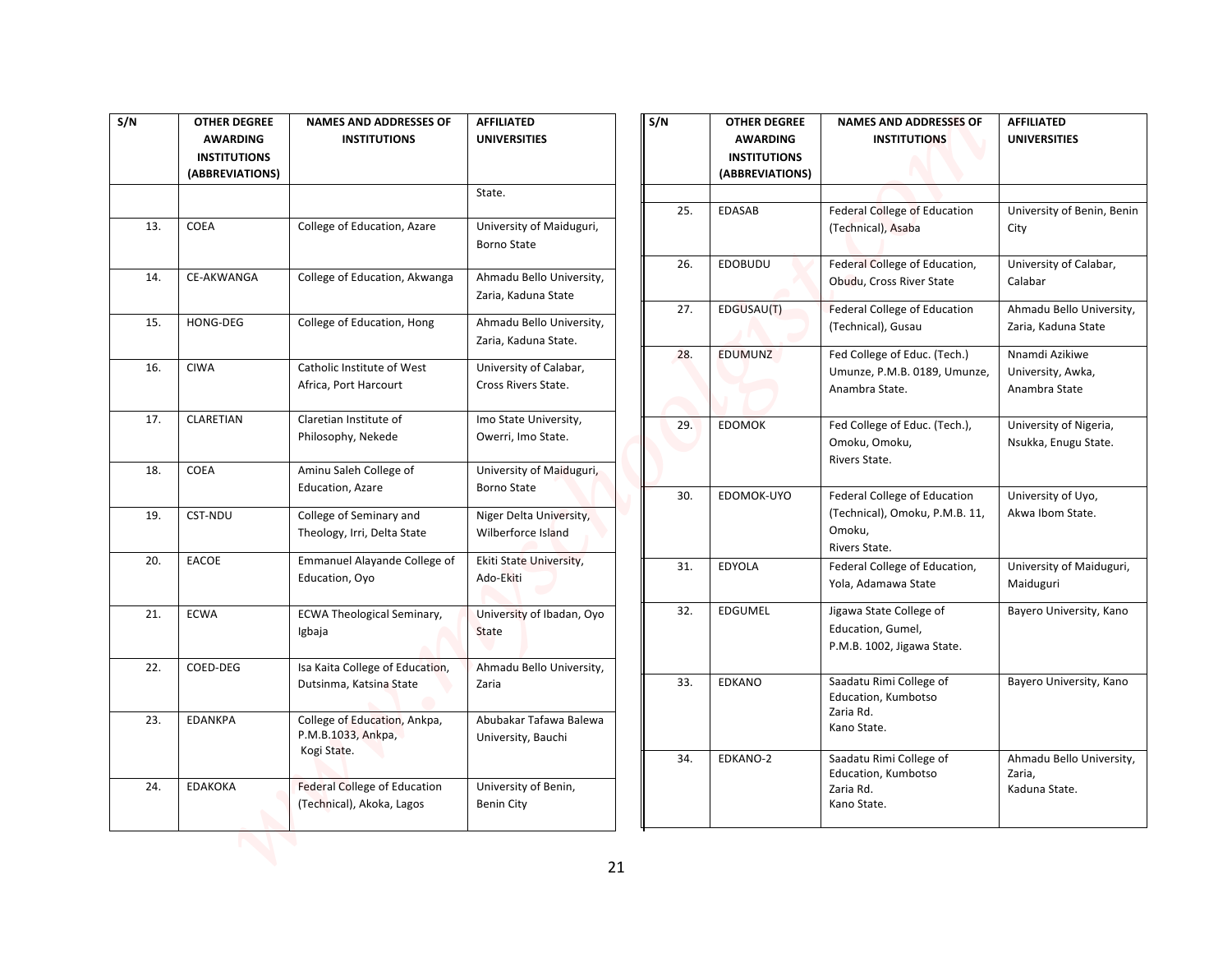| S/N | <b>OTHER DEGREE</b> | <b>NAMES AND ADDRESSES OF</b>        | AFFILIATED                 |
|-----|---------------------|--------------------------------------|----------------------------|
|     | <b>AWARDING</b>     | <b>INSTITUTIONS</b>                  | <b>UNIVERSITIES</b>        |
|     | <b>INSTITUTIONS</b> |                                      |                            |
|     | (ABBREVIATIONS)     |                                      |                            |
| 35. | EL-TAYEB            | Sheik Ibrahim El-tayeb               | Bayero University, Kano    |
|     |                     | Institute, Kano,                     | State.                     |
|     |                     | Kano State                           |                            |
| 36. | <b>EMIRATES-D</b>   | <b>Emirates College of Health</b>    | Kwara State University,    |
|     |                     | Sciences and Technology,             | Malete,                    |
|     |                     | Kano.                                | Kwara State.               |
| 37. | <b>OYOSPECIAL</b>   | <b>Federal College of Education</b>  | University of Ibadan,      |
|     |                     | (Special), Oyo, Oyo State            | Ibadan, Oyo State          |
| 38. | <b>ESCOE</b>        | Enugu State College of               | Nnamdi Azikiwe             |
|     |                     | Education, (Technical), Enugu        | University, Awka,          |
|     |                     |                                      | Anambra State              |
| 39. | <b>FC-KATSINA</b>   | Federal College of Education,        | Bayero University, Kano    |
|     |                     | Katsina                              | State.                     |
| 40. | FC-GOMBE            | <b>Federal College of Education</b>  | Abubakar Tafawa Balewa     |
|     |                     | (Technical) P.M.B 60, Gombe,         | University, Bauchi         |
|     |                     | Gombe State.                         |                            |
| 41. | FC-KONTAGORA        | Federal College of Education,        | Ahmadu Bello University,   |
|     |                     | Kontagora                            | Zaria, Kaduna State.       |
| 42. | <b>FC-PANKSHIN</b>  | Federal College of Education,        | University of Jos, Plateau |
|     |                     | Pankshin                             | <b>State</b>               |
| 43. | FCDTT-FUTO          | <b>Federal College of Dental</b>     | Federal University of      |
|     |                     | Technology and Therapy,              | Technology, Owerri.        |
|     |                     | Enugu,                               |                            |
| 44. | FEDPOADO-D          | Enugu, State<br>Federal Polytechnic, | Federal University of      |
|     |                     | Ado-Ekiti,                           | Technology,                |
|     |                     | <b>Ekiti State</b>                   |                            |
|     |                     |                                      | Minna.                     |
| 45. | <b>ILA-ORANGUN</b>  | Osun State College of                | Ekiti State University,    |
|     |                     | Education, Ila-Orangun               | Ado Ekiti, Ekit State      |
|     |                     |                                      |                            |

|     | <b>OTHER DEGREE</b><br><b>AWARDING</b><br><b>INSTITUTIONS</b><br>(ABBREVIATIONS) | <b>NAMES AND ADDRESSES OF</b><br><b>INSTITUTIONS</b>          | <b>AFFILIATED</b><br><b>UNIVERSITIES</b>             | S/N | <b>OTHER DEGREE</b><br><b>AWARDING</b><br><b>INSTITUTIONS</b><br>(ABBREVIATIONS) | <b>NAMES AND ADDRESSES OF</b><br><b>INSTITUTIONS</b>                             | <b>AFFILIATED</b><br><b>UNIVERSITIES</b>             |
|-----|----------------------------------------------------------------------------------|---------------------------------------------------------------|------------------------------------------------------|-----|----------------------------------------------------------------------------------|----------------------------------------------------------------------------------|------------------------------------------------------|
| 35. | EL-TAYEB                                                                         | Sheik Ibrahim El-tayeb<br>Institute, Kano,<br>Kano State      | Bayero University, Kano<br>State.                    | 46. | FC-ABEOKUTA                                                                      | Federal College of Education,<br>Abeokuta, Ogun State                            | University of Ibadan,<br>Ibadan, Oyo State           |
| 36. | <b>EMIRATES-D</b>                                                                | <b>Emirates College of Health</b><br>Sciences and Technology, | Kwara State University,<br>Malete,                   | 47. | <b>FCOKENEDEG</b>                                                                | Federal College of Education,<br>Okene, Kogi State                               | University of Ibadan,<br>Ibadan, Oyo State           |
| 37. | OYOSPECIAL                                                                       | Kano.<br>Federal College of Education                         | Kwara State.<br>University of Ibadan,                | 48. | FTBICHI-DEG                                                                      | <b>Federal College of Education</b><br>(Technical), Bichi,<br>Kano State.        | Abubakar Tafawa Balewa<br>University, Bauchi.        |
|     |                                                                                  | (Special), Oyo, Oyo State                                     | Ibadan, Oyo State                                    |     |                                                                                  |                                                                                  |                                                      |
| 38. | <b>ESCOE</b>                                                                     | Enugu State College of<br>Education, (Technical), Enugu       | Nnamdi Azikiwe<br>University, Awka,<br>Anambra State | 49. | GIDANWAYA-DEG                                                                    | College of Education, Gidan-<br>Waya,<br>P.M.B. 1024, Kafanchan,<br>Kaduna State | Ahmadu Bello University,<br>Zaria, Kaduna State.     |
| 39. | <b>FC-KATSINA</b>                                                                | Federal College of Education,<br>Katsina                      | Bayero University, Kano<br>State.                    |     |                                                                                  | Tel. 061-20229.                                                                  |                                                      |
| 40. | FC-GOMBE                                                                         | Federal College of Education<br>(Technical) P.M.B 60, Gombe,  | Abubakar Tafawa Balewa<br>University, Bauchi         | 50. | <b>HARVEST</b>                                                                   | World Harvest Bible College<br>and Seminary, Calabar                             | University of Calabar,<br>Calabar, Cross River State |
|     |                                                                                  | Gombe State.                                                  |                                                      | 51. | IJBCOE-DEG                                                                       | Isaac Jasper Boro College of<br>Education,                                       | Niger Delta University,<br>Wilberforce Island.       |
| 41. | FC-KONTAGORA                                                                     | Federal College of Education,<br>Kontagora                    | Ahmadu Bello University,<br>Zaria, Kaduna State.     |     |                                                                                  | Sagbama,<br>Bayelsa State.                                                       |                                                      |
| 42. | <b>FC-PANKSHIN</b>                                                               | Federal College of Education,<br>Pankshin                     | University of Jos, Plateau<br>State                  | 52. | IMMANUEL                                                                         | Immanuel College of Theology<br>and Christian Education,                         | University of Ibadan, Oyo<br>State                   |
| 43. | FCDTT-FUTO                                                                       | <b>Federal College of Dental</b><br>Technology and Therapy,   | Federal University of<br>Technology, Owerri.         |     |                                                                                  | Samonda, Ibadan                                                                  |                                                      |
|     |                                                                                  | Enugu,<br>Enugu, State                                        |                                                      | 53. | <b>IKERE-EKITI</b>                                                               | College of Education, Ikere Ekiti                                                | University of Nigeria,<br>Nsukka, Enugu State        |
| 44. | FEDPOADO-D                                                                       | Federal Polytechnic,<br>Ado-Ekiti,<br>Ekiti State             | Federal University of<br>Technology,<br>Minna.       | 54. | IKWO-DEG                                                                         | Ebonyi State College of<br>Education, Ikwo                                       | Ebonyi State University,<br>Ebonyi State.            |
| 45. | ILA-ORANGUN                                                                      | Osun State College of<br>Education, Ila-Orangun               | Ekiti State University,<br>Ado Ekiti, Ekit State     | 55. | KAT-ALA DEG                                                                      | College of Education, Katsina-<br>Ala, Benue State.                              | University of Calabar,<br>Calabar                    |
|     |                                                                                  |                                                               |                                                      | 56. | KICOE-DEG                                                                        | Kashim Ibrahim College of<br>Education, Maiduguri                                | University of Maiduguri,<br>Maiduguri, Borno State   |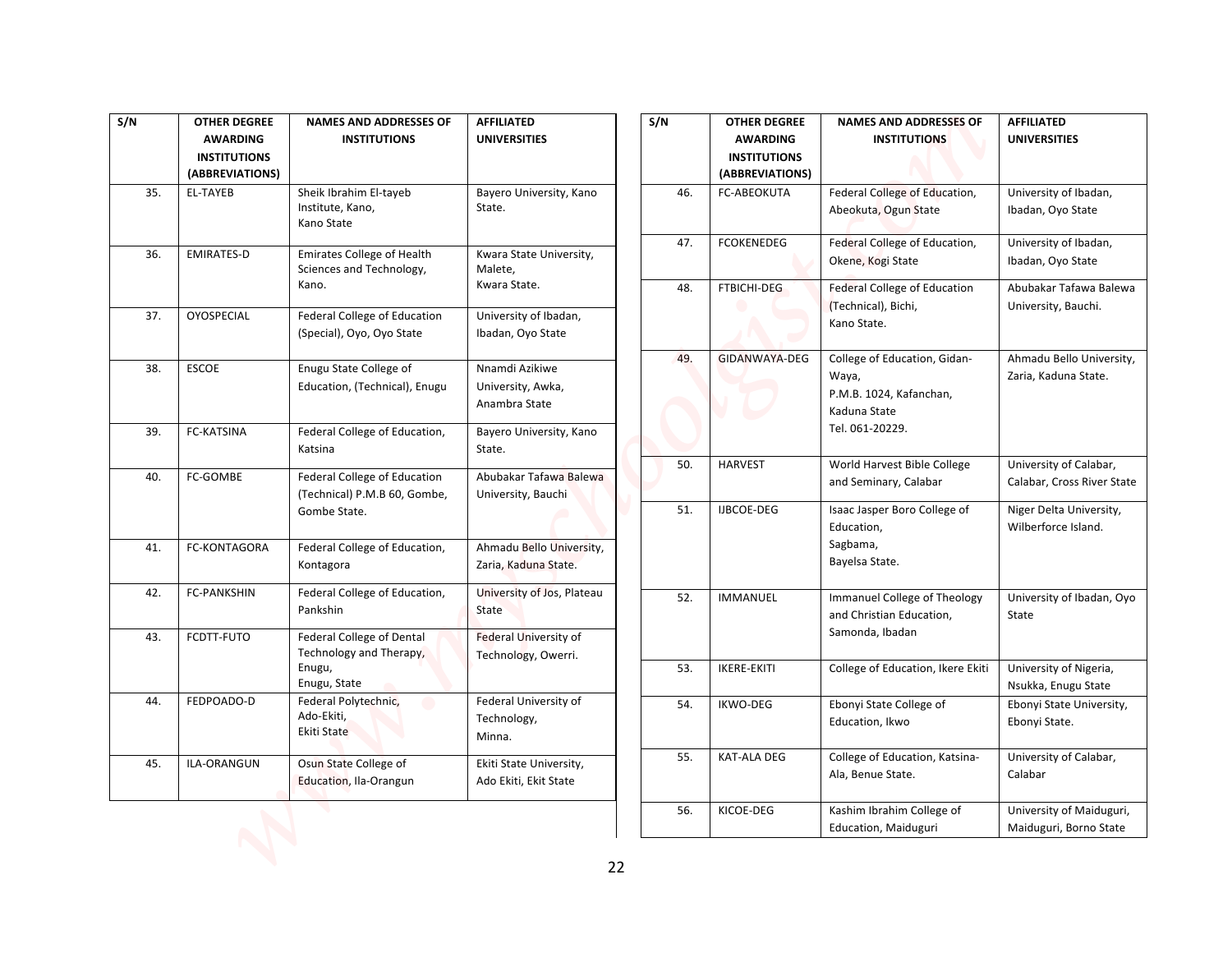| S/N<br><b>OTHER DEGREE</b> |                     | <b>NAMES AND ADDRESSES OF</b>                                                     | AFFILIATED                                       |
|----------------------------|---------------------|-----------------------------------------------------------------------------------|--------------------------------------------------|
|                            | <b>AWARDING</b>     | <b>INSTITUTIONS</b>                                                               | <b>UNIVERSITIES</b>                              |
|                            | <b>INSTITUTIONS</b> |                                                                                   |                                                  |
|                            | (ABBREVIATIONS)     |                                                                                   |                                                  |
|                            |                     |                                                                                   |                                                  |
| 57.                        | <b>LTS</b>          | Life Theological Seminary,<br>Lagos                                               | University of Ibadan,<br>Ibadan                  |
| 58.                        | <b>METHODIST</b>    | Methodist Theological Institute,<br>Umuahia                                       | University of Port<br>Harcourt, Rivers State     |
| 59.                        | MINILS-DEG          | Michael Imodu National<br>Institute for Labour Studies,<br>Ilorin                 | University of Ilorin,<br>Kwara State             |
| 60.                        | <b>MOCPEN</b>       | Michael Otedola College of<br>Primary Education, Noforija,<br>Epe, Lagos          | University of Ibadan, Oyo<br>State               |
| 61.                        | MOSOGAR-DEG         | Delta State College of Physical<br><b>Education, Mosogar</b>                      | University of Benin,<br>Benin City, Edo State.   |
| 62.                        | MOSOGA-DG2          | College of Physical Education,<br>Mosogar,<br>Delta State.                        | Delta State University,<br>Abraka                |
| 63.                        | <b>KWCOE</b>        | Kwara State College of<br>Education, (Technical), Lafiagi.                        | Ahmadu Bello University,<br>Zaria, Kaduna State. |
| 64.                        | <b>NATIONAL</b>     | <b>National Missionary Seminary</b><br>of St-Paul, Gwagwalada                     | University of Port<br>Harcourt, Rivers State     |
| 65.                        | <b>NBTSO</b>        | Nigeria Baptist Theological<br>Seminary, Ogbomosho                                | University of Ibadan, Oyo<br><b>State</b>        |
| 66.                        | <b>NCBC</b>         | Nigerian Christian Bible College,<br>Ukpom, P.M.B. 1040, Abak,<br>Akwa Ibom State | University of Calabar,<br>Calabar                |
| 67.                        | NFI-DEG             | National Film Institute, Jos,<br>Plateau State                                    | University of Jos, Jos                           |

|     | <b>OTHER DEGREE</b><br><b>AWARDING</b><br><b>INSTITUTIONS</b><br>(ABBREVIATIONS) | <b>NAMES AND ADDRESSES OF</b><br><b>INSTITUTIONS</b>                                   | <b>AFFILIATED</b><br><b>UNIVERSITIES</b>                   | S/N |     | <b>OTHER DEGREE</b><br><b>AWARDING</b><br><b>INSTITUTIONS</b><br>(ABBREVIATIONS) | <b>NAMES AND ADDRESSES OF</b><br><b>INSTITUTIONS</b>          | <b>AFFILIATED</b><br><b>UNIVERSITIES</b>             |
|-----|----------------------------------------------------------------------------------|----------------------------------------------------------------------------------------|------------------------------------------------------------|-----|-----|----------------------------------------------------------------------------------|---------------------------------------------------------------|------------------------------------------------------|
|     |                                                                                  |                                                                                        |                                                            |     | 68. | <b>NSCOE</b>                                                                     | Niger State College of                                        | Ahmadu Bello University,                             |
| 57. | <b>LTS</b>                                                                       | Life Theological Seminary,                                                             | University of Ibadan,                                      |     |     |                                                                                  | <b>Education, Minna</b>                                       | Zaria, Kaduna State.                                 |
|     |                                                                                  | Lagos                                                                                  | Ibadan                                                     |     | 69. | NSCOE-DEG                                                                        | Niger State College of<br>Education, Minna                    | Usmanu Danfodiyo<br>University, Sokoto.              |
| 58. | <b>METHODIST</b>                                                                 | Methodist Theological Institute,<br>Umuahia                                            | University of Port<br>Harcourt, Rivers State               |     | 70. | NTA-TVC                                                                          | <b>Nigerian Television Authority</b><br>(Television College)  | Ahmadu Bello University,<br>Zaria, Kaduna State.     |
| 59. | MINILS-DEG                                                                       | Michael Imodu National<br>Institute for Labour Studies,<br>Ilorin                      | University of Ilorin,<br>Kwara State                       |     |     |                                                                                  | Ray Field, Jos<br>Plateau State                               |                                                      |
| 60. | <b>MOCPEN</b>                                                                    | Michael Otedola College of<br>Primary Education, Noforija,<br>Epe, Lagos               | University of Ibadan, Oyo<br>State                         |     | 71. | NTI-DEG                                                                          | National Teachers' Institute,<br>Kaduna,<br>Kaduna State.     | University of Maiduguri,<br>Borno State.             |
| 61. | MOSOGAR-DEG                                                                      | Delta State College of Physical                                                        | University of Benin,                                       |     | 72. | <b>NSUGBE</b>                                                                    | Nwafor Orizu College of<br>Education, Nsugbe                  | University of Nigeria,<br>Nsukka, Enugu State        |
| 62. | MOSOGA-DG2                                                                       | <b>Education, Mosogar</b><br>College of Physical Education,                            | Benin City, Edo State.<br>Delta State University,          |     | 73. | OJU-DEG                                                                          | College of Education, Oju,<br>Otukpo, Benue State.            | Benue State University,<br>Makurdi.                  |
| 63. | KWCOE                                                                            | Mosogar,<br>Delta State.<br>Kwara State College of<br>Education, (Technical), Lafiagi. | Abraka<br>Ahmadu Bello University,<br>Zaria, Kaduna State. |     | 74. | <b>OSCOE</b>                                                                     | Osun State College of<br>Education, Ilesa                     | University of Ibadan, Oyo<br>State                   |
| 64. | <b>NATIONAL</b>                                                                  | <b>National Missionary Seminary</b><br>of St-Paul, Gwagwalada                          | University of Port<br>Harcourt, Rivers State               |     | 75. | PACOT                                                                            | Peter Achimugu College of<br>Theology, Ankpa.                 | Kogi State University,<br>Anyigba.                   |
| 65. | <b>NBTSO</b>                                                                     | Nigeria Baptist Theological<br>Seminary, Ogbomosho                                     | University of Ibadan, Oyo<br>State                         |     | 76. | POPE                                                                             | Pope John Major Seminary,<br>Okpun, Awka                      | Nnamdi Azikiwe<br>University, Awka,<br>Anambra State |
| 66. | <b>NCBC</b>                                                                      | Nigerian Christian Bible College,                                                      | University of Calabar,                                     |     | 77. | POTISKUM_D                                                                       | Federal College of Education,<br>(Technical), Potiskum        | Abubakar Tafawa Balewa<br>University, Bauchi State.  |
|     |                                                                                  | Ukpom, P.M.B. 1040, Abak,<br>Akwa Ibom State                                           | Calabar                                                    |     | 78. | PTC                                                                              | Essien Ukpabio Presbyterian<br>Theological College, Itu, Akwa | University of Calabar,<br>Calabar, Cross River State |
| 67. | NFI-DEG                                                                          | National Film Institute, Jos,<br>Plateau State                                         | University of Jos, Jos                                     |     |     |                                                                                  | Ibom State                                                    |                                                      |
|     |                                                                                  |                                                                                        |                                                            |     | 79. | REDEEMED                                                                         | Redeemed Christian Bible                                      | University of Ibadan, Oyo                            |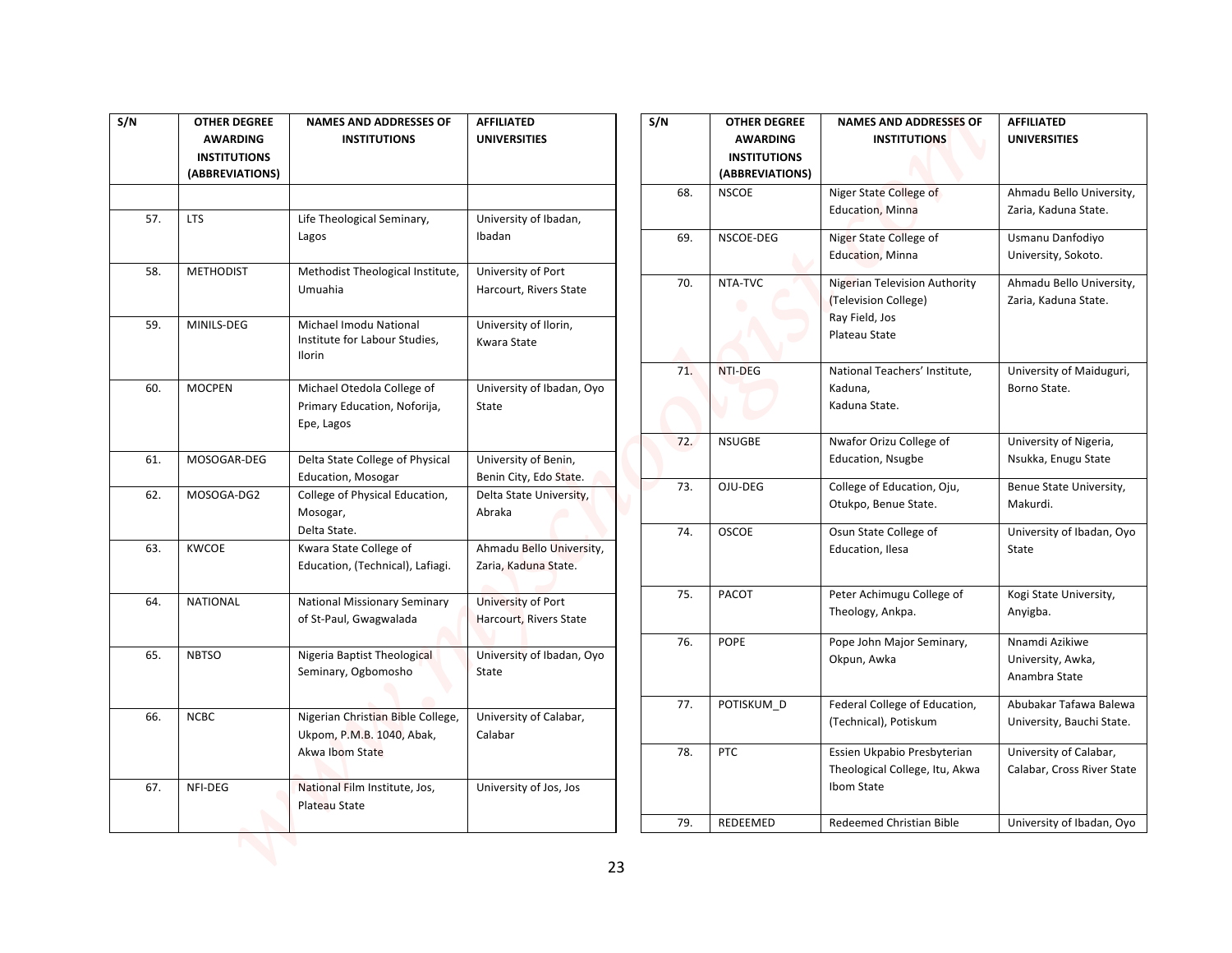| S/N | <b>OTHER DEGREE</b> | <b>NAMES AND ADDRESSES OF</b>    | AFFILIATED                 |
|-----|---------------------|----------------------------------|----------------------------|
|     | AWARDING            | <b>INSTITUTIONS</b>              | <b>UNIVERSITIES</b>        |
|     | <b>INSTITUTIONS</b> |                                  |                            |
|     | (ABBREVIATIONS)     |                                  |                            |
|     |                     | College, Redemption Camp,        | State.                     |
|     |                     | Ogun State.                      |                            |
|     |                     |                                  |                            |
| 80. | <b>RUFAI-DEG</b>    | A.D. Rufai College for Legal and | Bayero University, Kano.   |
|     |                     | Islamic Studies, Misau, Bauchi   |                            |
|     |                     | State.                           |                            |
|     |                     |                                  |                            |
| 81. | SAMUEL              | The Samuel Bill Theological      | University of Uyo, Akwa-   |
|     |                     | College, Abak, Akwa Ibom State   | Ibom State                 |
|     |                     |                                  |                            |
| 82. | SITECH-DEG          | Savannah Institute of            | Federal University,        |
|     |                     | Technology, Abakaliki,           | Wukari,                    |
|     |                     | Ebonyi State.                    | Taraba State.              |
|     |                     |                                  |                            |
| 83. | SHAGARI             | Shehu Shagari College of         | Ahmadu Bello University,   |
|     |                     | Education, Sokoto                | Zaria, Kaduna State        |
|     |                     |                                  |                            |
| 84. | SHAGARI-2           | Shehu Shagari College of         | Usmanu Danfodiyo           |
|     |                     | Education, Sokoto                | University, Sokoto         |
|     |                     |                                  |                            |
| 85. | SPIRITAN-ENU        | Spiritan Int'l School of         | University of Nigeria,     |
|     |                     | Theology, Attakwu, Enugu         | Nsukka, Enugu State        |
|     |                     |                                  |                            |
| 86. | SPIRITAN-NSK        | Spiritan School of Philosophy,   | University of Nigeria,     |
|     |                     | Issienu, Nsukka,                 | Nsukka, Enugu State        |
|     |                     |                                  |                            |
|     |                     |                                  |                            |
| 87. | SACOED B.ED         | St. Augustine's College of       | University of Ibadan, Oyo  |
|     |                     | Education, Akoka, Lagos,         | <b>State</b>               |
|     |                     | Tel: 01-793-3594                 |                            |
|     |                     | Email:                           |                            |
|     |                     | staugustinecollege@yahoo.com     |                            |
| 88. | ST-ALBERT           | St. Albert the Great Major       | University of Benin, Benin |
|     |                     | Seminary, Abeokuta.              | City                       |
|     |                     |                                  |                            |
| 89. | <b>SAIK</b>         | St. Albert Institute,            | University of Jos, Plateau |
|     |                     |                                  |                            |

| N   | <b>OTHER DEGREE</b><br><b>AWARDING</b><br><b>INSTITUTIONS</b><br>(ABBREVIATIONS) | <b>NAMES AND ADDRESSES OF</b><br><b>INSTITUTIONS</b>                         | <b>AFFILIATED</b><br><b>UNIVERSITIES</b>        | S/N | <b>OTHER DEGREE</b><br><b>AWARDING</b><br><b>INSTITUTIONS</b><br>(ABBREVIATIONS) | <b>NAMES AND ADDRESSES OF</b><br><b>INSTITUTIONS</b>                           | <b>AFFILIATED</b><br><b>UNIVERSITIES</b>           |
|-----|----------------------------------------------------------------------------------|------------------------------------------------------------------------------|-------------------------------------------------|-----|----------------------------------------------------------------------------------|--------------------------------------------------------------------------------|----------------------------------------------------|
|     |                                                                                  | College, Redemption Camp,<br>Ogun State.                                     | State.                                          |     |                                                                                  | Fayit-Fadan Kagoma,<br>Kafanchan, PMB 1006<br>Kaduna State.                    | State.                                             |
| 80. | RUFAI-DEG                                                                        | A.D. Rufai College for Legal and<br>Islamic Studies, Misau, Bauchi<br>State. | Bayero University, Kano.                        |     |                                                                                  | Email:<br>stalbertinstitute1@gmail.com<br>Tel:<br>07067177375/09043201080      |                                                    |
| 81. | SAMUEL                                                                           | The Samuel Bill Theological<br>College, Abak, Akwa Ibom State                | University of Uyo, Akwa-<br>Ibom State          | 90. | ST-JOSEPH                                                                        | St-Joseph Major Seminary, Ikot-<br>Ekpene, Akwa Ibom State<br>Tel: 08124057936 | University of Calabar,<br><b>Cross River State</b> |
| 82. | SITECH-DEG                                                                       | Savannah Institute of<br>Technology, Abakaliki,<br>Ebonyi State.             | Federal University,<br>Wukari,<br>Taraba State. |     |                                                                                  | Email:<br>registrarstjoseph@gmail.com                                          |                                                    |
| 83. | SHAGARI                                                                          | Shehu Shagari College of<br>Education, Sokoto                                | Ahmadu Bello University,<br>Zaria, Kaduna State | 91. | <b>ST PETER &amp; PAUL</b>                                                       | St. Peter and Paul Seminary<br>Bodija, Ibadan                                  | University of Ibadan,<br>Oyo State                 |
| 84. | SHAGARI-2                                                                        | Shehu Shagari College of<br>Education, Sokoto                                | Usmanu Danfodiyo<br>University, Sokoto          | 92. | SWSO                                                                             | Seat of Wisdom Seminary,<br>Owerri                                             | Imo State University,<br>Owerri, Imo State.        |
| 85. | SPIRITAN-ENU                                                                     | Spiritan Int'l School of<br>Theology, Attakwu, Enugu                         | University of Nigeria,<br>Nsukka, Enugu State   | 93. | <b>TTC</b>                                                                       | Trinity Theological College,<br>Umuahia,                                       | University of Nigeria,<br>Nsukka, Enugu State      |
| 86. | SPIRITAN-NSK                                                                     | Spiritan School of Philosophy,<br>Issienu, Nsukka,                           | University of Nigeria,<br>Nsukka, Enugu State   | 94. | UHIELE                                                                           | Seminary of All Saints, Uhiele,<br>Ekpoma, Edo State                           | University of Benin, Benin<br>City, Edo State.     |
|     |                                                                                  |                                                                              |                                                 | 95. | <b>UMCA</b>                                                                      | United Missionary Church of<br>Africa Theological School                       | University of Ibadan, Oyo<br>State                 |
| 87. | SACOED B.ED                                                                      | St. Augustine's College of<br>Education, Akoka, Lagos,<br>Tel: 01-793-3594   | University of Ibadan, Oyo<br>State              | 96. | <b>UMAR</b>                                                                      | (UMCA), Ilorin<br>Umar Ibn Ibrahim El-Kanemi                                   | University of Maiduguri,                           |
|     |                                                                                  | Email:<br>staugustinecollege@yahoo.com                                       |                                                 |     |                                                                                  | College of Education, Science<br>and Technology, Bama, Borno<br>State.         | <b>Borno State</b>                                 |
| 88. | ST-ALBERT                                                                        | St. Albert the Great Major<br>Seminary, Abeokuta.                            | University of Benin, Benin<br>City              | 97. | <b>USCOE</b>                                                                     | Umar Suleiman College of<br>Education, Gashua, Yobe State                      | University of Maiduguri,<br><b>Borno State</b>     |
| 89. | SAIK                                                                             | St. Albert Institute,                                                        | University of Jos, Plateau                      |     |                                                                                  |                                                                                |                                                    |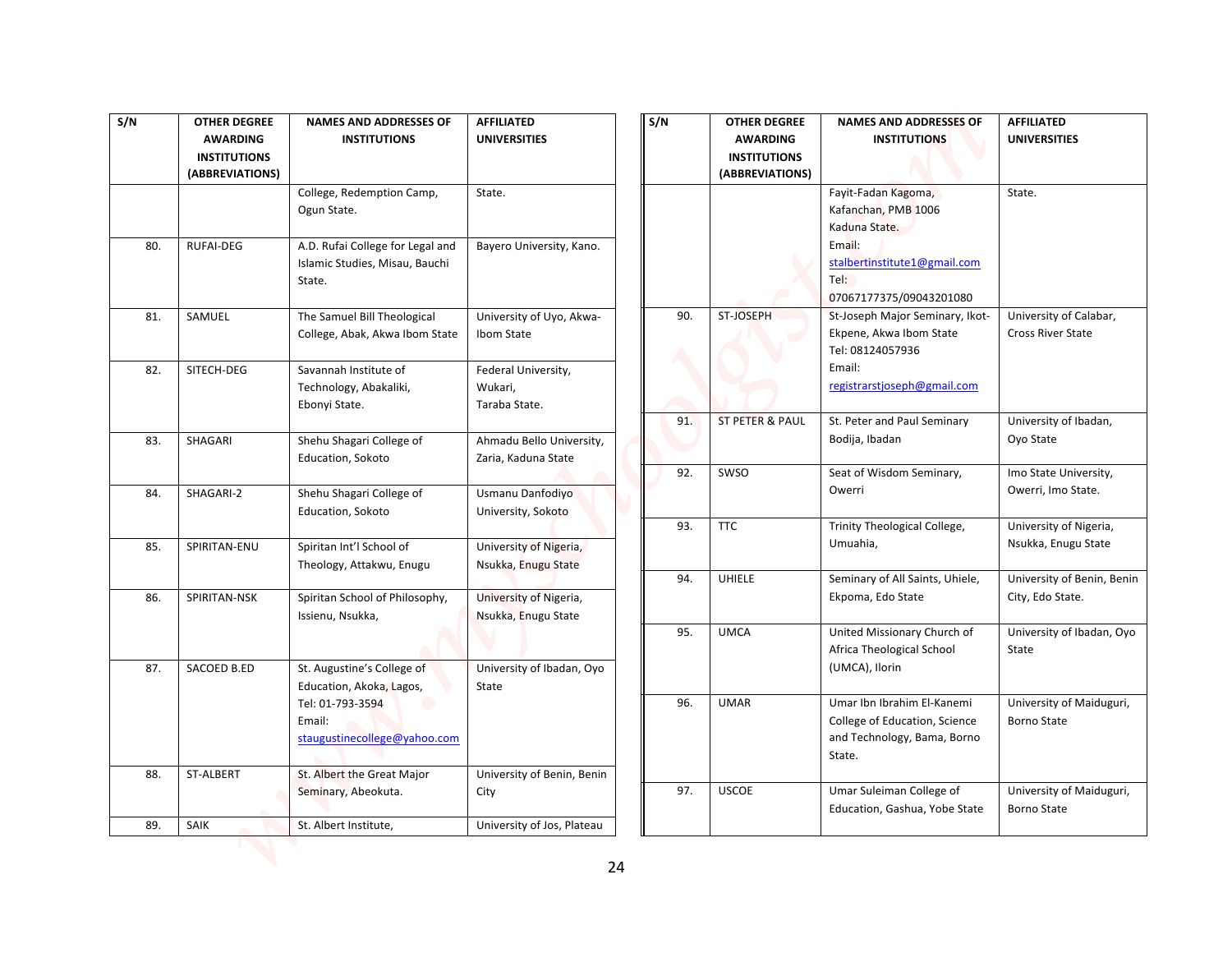| S/N  | <b>OTHER DEGREE</b><br><b>AWARDING</b><br><b>INSTITUTIONS</b><br>(ABBREVIATIONS) | <b>NAMES AND ADDRESSES OF</b><br><b>INSTITUTIONS</b>                         | <b>AFFILIATED</b><br><b>UNIVERSITIES</b>          | S/N  | <b>OTHER DEGREE</b><br><b>AWARDING</b><br><b>INSTITUTIONS</b><br>(ABBREVIATIONS) | <b>NAMES AND ADDRESSES OF</b><br><b>INSTITUTIONS</b>           | <b>AFFILIATED</b><br><b>UNIVERSITIES</b>                      |
|------|----------------------------------------------------------------------------------|------------------------------------------------------------------------------|---------------------------------------------------|------|----------------------------------------------------------------------------------|----------------------------------------------------------------|---------------------------------------------------------------|
| 98.  | <b>UUST</b>                                                                      | Uma Ukpai School of Theology,<br>Uyo,<br>Akwa Ibom State                     | University of Uyo,<br>Uyo,<br>Akwa Ibom State     | 110. | IMTENU-DEG                                                                       | Institute of Management and<br>Technology, Enugu               | University of Nigeria,<br>Nsukka                              |
| 99.  | VOM-DEG                                                                          | College of Animal Health and<br>Production Technology,<br>Vom, Plateau State | Abubakar Tafawa Balewa<br>University,<br>Bauchi   | 111. | AKAMKPA-DEG                                                                      | Cross River State College of<br>Education, Akamkpa             | University of Calabar                                         |
| 100. | WARRI                                                                            | College of Education, Warri<br>Delta State.                                  | Delta State University,<br>Abraka, Delta          | 112. | <b>KADPOLY-ABU</b>                                                               | Kaduna Polytechnic                                             | Ahmadu Bello University,<br>Zaria                             |
| 101. | WARRICOE-DEG                                                                     | College of Education, Warri,<br>Delta State.                                 | University of Benin,<br>Benin City,<br>Edo State. | 113. | <b>IJEBUODE-DEG</b>                                                              | Tai Solarin College of<br>Education, Ijebu Ode,<br>Ogun State. | Olabisi Onabanjo<br>University                                |
| 102. | <b>WATSI</b>                                                                     | West Africa Theological<br>Seminary, Ipaja, Lagos                            | University of Nigeria,<br>Nsukka, Enugu State     | 114. | <b>BIDA-DEG</b>                                                                  | Federal Polytechnic, Bida, Niger<br>State                      | Federal University of<br>Technology, Minna                    |
| 103. | ZING-DEG                                                                         | College of Education,<br>Zing,<br>Taraba State                               | Ahmadu Bello University,<br>Zaria                 | 115. | OFFA-DEG                                                                         | Federal Polytechnic, Offa,<br>Kwara State                      | Federal University of<br>Technology, Minna                    |
| 104. | AMUFU-DEG                                                                        | Federal College of Education,<br>Eha-Amufu, Enugu State                      | University of Nigeria.<br>Nsukka                  | 116. | KATPOLY-DEG                                                                      | Hassan Usman Katsina<br>Polytechnic, Katsina State             | Federal University of<br>Technology, Minna                    |
| 105. | KWCOE-DEG                                                                        | Kwara State College of                                                       | <b>Ekiti State University</b>                     | 117. | FEDPOBAU-DEG                                                                     | Federal Polytechnic, Bauchi                                    | Abubakar Tafawa Balewa<br>University, Bauchi                  |
| 106. | GUSAU-DEG                                                                        | Education, Ilorin<br>Federal College of Education                            | Federal University of                             | 118. | NASE-DEG                                                                         | Nigerian Army School of<br>Education, Ilorin                   | Tai Solarin University of<br>Education, Ijagun, Ogun<br>State |
|      |                                                                                  | (Technical), Gusau                                                           | Technology, Minna                                 | 119. | ZUBA-DEG                                                                         | FCT College of Education, Zuba                                 | Ahmadu Bello University,<br>Zaria                             |
| 107. | WAKABIU-DEG                                                                      | College of Education, Waka-Biu,<br><b>Borno State</b>                        | University of Maiduguri                           |      |                                                                                  |                                                                |                                                               |
| 108. | AKSCOE-DEG                                                                       | Akwa Ibom State College of<br>Education, Afaha-Nsit                          | University of Uyo                                 |      |                                                                                  | E-LEARNING UNIVERSITIES OF NIGERIA (ELUON)                     |                                                               |
| 109. | ORO-DEG                                                                          | Kwara State College of<br>Education, Oro                                     | <b>Ekiti State University</b>                     |      |                                                                                  |                                                                |                                                               |

| S/N  | <b>OTHER DEGREE</b> | <b>NAMES AND ADDRESSES OF</b>    | <b>AFFILIATED</b>         |
|------|---------------------|----------------------------------|---------------------------|
|      | <b>AWARDING</b>     | <b>INSTITUTIONS</b>              | <b>UNIVERSITIES</b>       |
|      | <b>INSTITUTIONS</b> |                                  |                           |
|      | (ABBREVIATIONS)     |                                  |                           |
|      |                     |                                  |                           |
| 110. | IMTENU-DEG          | Institute of Management and      | University of Nigeria,    |
|      |                     | Technology, Enugu                | Nsukka                    |
|      |                     |                                  |                           |
| 111. | AKAMKPA-DEG         | Cross River State College of     | University of Calabar     |
|      |                     | Education, Akamkpa               |                           |
|      |                     |                                  |                           |
| 112. | <b>KADPOLY-ABU</b>  | Kaduna Polytechnic               | Ahmadu Bello University,  |
|      |                     |                                  | Zaria                     |
|      |                     |                                  |                           |
| 113. | <b>IJEBUODE-DEG</b> | Tai Solarin College of           | Olabisi Onabanjo          |
|      |                     | Education, Ijebu Ode,            | University                |
|      |                     | Ogun State.                      |                           |
|      |                     |                                  |                           |
| 114. | <b>BIDA-DEG</b>     | Federal Polytechnic, Bida, Niger | Federal University of     |
|      |                     | State                            | Technology, Minna         |
|      |                     |                                  |                           |
| 115. | OFFA-DEG            | Federal Polytechnic, Offa,       | Federal University of     |
|      |                     | Kwara State                      | Technology, Minna         |
|      |                     |                                  |                           |
| 116. | KATPOLY-DEG         | Hassan Usman Katsina             | Federal University of     |
|      |                     | Polytechnic, Katsina State       | Technology, Minna         |
| 117. | FEDPOBAU-DEG        | Federal Polytechnic, Bauchi      | Abubakar Tafawa Balewa    |
|      |                     |                                  | University, Bauchi        |
| 118. | NASE-DEG            | Nigerian Army School of          | Tai Solarin University of |
|      |                     | Education, Ilorin                | Education, Ijagun, Ogun   |
|      |                     |                                  | State                     |
| 119. | ZUBA-DEG            | FCT College of Education, Zuba   | Ahmadu Bello University,  |
|      |                     |                                  | Zaria                     |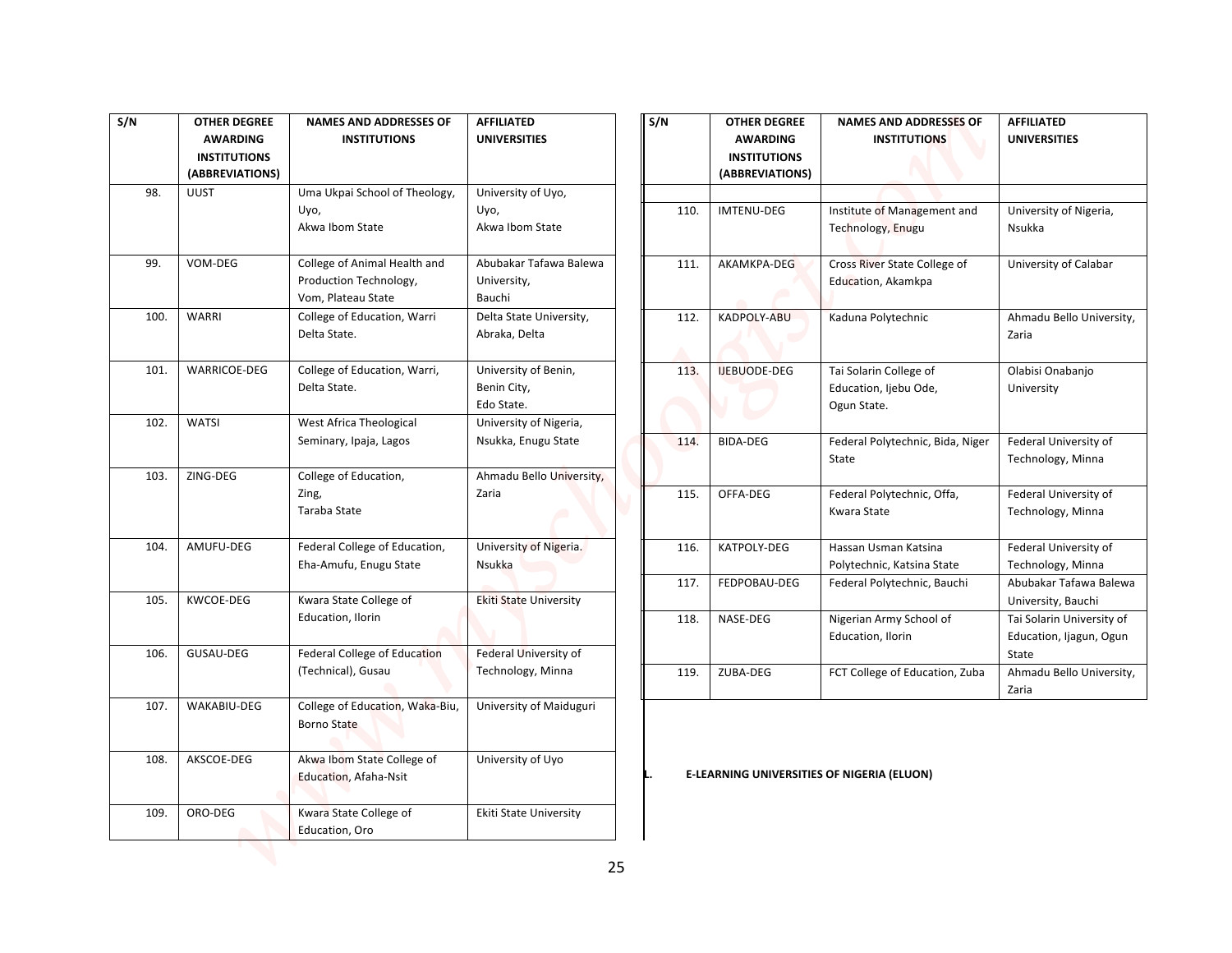| S/N            | <b>E-LEARNING</b><br><b>UNVERSITIES</b><br>(ABBREVIATIONS) | <b>NAMES AND ADDRESSES OF INSTITUTIONS</b>                                                                                                                                                 |
|----------------|------------------------------------------------------------|--------------------------------------------------------------------------------------------------------------------------------------------------------------------------------------------|
| $\mathbf{1}$ . | MAIDUGURI-ELUON                                            | University of Maiduguri, Maiduguri                                                                                                                                                         |
| 2.             | <b>NOUN-ELUON</b>                                          | National Open University of Nigeria,<br>University Village,<br>Plot 91, Cadastral Zone,<br>Nnamdi Azikiwe Express Way,<br>Jabi, Abuja,<br>Tel: 08082629830<br>Email: registrar@noun.edu.ng |
| 3.             | UDU-ELUON                                                  | Usmanu Danfodiyo University, Sokoto                                                                                                                                                        |
| 4.             | UYO-ELUON                                                  | University of Uyo, Uyo                                                                                                                                                                     |

#### **M. INSTITUTIONS WITH SANDWICH PROGRAMMES**

| S/N | <b>INSTITUTIONS WITH</b><br><b>SANDWICH PROGRAMMES</b><br>(ABBREVIATIONS) | NAMES AND ADDRESSES OF INSTITUTIONS                                       |
|-----|---------------------------------------------------------------------------|---------------------------------------------------------------------------|
|     | MAID-SDWCH                                                                | University of Maiduguri Sandwich Programme.<br>Maiduguri,<br>Borno State. |

#### **N. INSTITUTIONS WITH OPEN AND DISTANCE LEARNING PROGRAMMES**

|              | <b>INSTITUTIONS WITH OPEN</b><br>AND DISTANCE LEARNING<br><b>PROGRAMMES</b><br>(ABBREVIATIONS) | <b>NAMES AND ADDRESSES OF INSTITUTIONS</b>                                                  |
|--------------|------------------------------------------------------------------------------------------------|---------------------------------------------------------------------------------------------|
| $\mathbf{1}$ | ABU-ODL                                                                                        | Ahmadu Bello University Open and Distance<br>Learning Programme,<br>Zaria,<br>Kaduna State. |

#### **2.0.01 FEDERAL INSTITUTIONS AND THEIR CATCHMENT AREAS**

| S/N                                                            | <b>E-LEARNING</b><br><b>UNVERSITIES</b>                                     | NAMES AND ADDRESSES OF INSTITUTIONS                                                                                    | S/N | <b>FEDERAL INSTITUTIONS</b> | <b>STATE/CATCHMENT AREAS</b>                                                                                                                              |
|----------------------------------------------------------------|-----------------------------------------------------------------------------|------------------------------------------------------------------------------------------------------------------------|-----|-----------------------------|-----------------------------------------------------------------------------------------------------------------------------------------------------------|
| 1.                                                             | (ABBREVIATIONS)<br>MAIDUGURI-ELUON                                          | University of Maiduguri, Maiduguri                                                                                     | 1.  | ABU, ZARIA                  | ADAMAWA, BAUCHI, BENUE, BORNO, GOMBE,<br>JIGAWA, KADUNA, KANO, KATSINA, KEBBI, KOGI,<br>KWARA, NASARAWA, NIGER, PLATEAU, SOKOTO,<br>TARABA. YOBE, ZAMFARA |
| 2.                                                             | <b>NOUN-ELUON</b>                                                           | National Open University of Nigeria,<br>University Village,<br>Plot 91, Cadastral Zone,<br>Nnamdi Azikiwe Express Way, | 2.  | ATBU, BAUCHI                | ADAMAWA, BAUCHI, BENUE, BORNO, GOMBE,<br>TARABA, YOBE                                                                                                     |
|                                                                |                                                                             | Jabi, Abuja,<br>Tel: 08082629830                                                                                       | 3.  | BAYERO, KANO                | JIGAWA, KADUNA, KANO, KATSINA, KEBBI, SOKOTO,<br>ZAMFARA                                                                                                  |
|                                                                |                                                                             | Email: registrar@noun.edu.ng                                                                                           | 4.  | FED-DUTSE                   | ALL STATES OF THE FEDERATION                                                                                                                              |
|                                                                |                                                                             |                                                                                                                        | 5.  | FED-DUTSINMA                | ALL STATES OF THE FEDERATION                                                                                                                              |
| 3.                                                             | UDU-ELUON                                                                   | Usmanu Danfodiyo University, Sokoto                                                                                    | 6.  | <b>FED-GASHUA</b>           | ALL STATES OF THE FEDERATION                                                                                                                              |
| 4.                                                             | UYO-ELUON                                                                   | University of Uyo, Uyo                                                                                                 | 7.  | <b>FED-GUSAU</b>            | ALL STATES OF THE FEDERATION                                                                                                                              |
|                                                                |                                                                             |                                                                                                                        | 8.  | <b>FED-KASHERE</b>          | ALL STATES OF THE FEDERATION                                                                                                                              |
|                                                                | <b>INSTITUTIONS WITH SANDWICH PROGRAMMES</b>                                |                                                                                                                        | 9.  | FED-KEBBI                   | ALL STATES OF THE FEDERATION                                                                                                                              |
|                                                                | <b>INSTITUTIONS WITH</b>                                                    | <b>NAMES AND ADDRESSES OF INSTITUTIONS</b>                                                                             | 10. | FED-LAFIA                   | ALL STATES OF THE FEDERATION                                                                                                                              |
|                                                                | SANDWICH PROGRAMMES                                                         |                                                                                                                        | 11. | FED-LOKOJA                  | ALL STATES OF THE FEDERATION                                                                                                                              |
| 1.                                                             | (ABBREVIATIONS)<br>MAID-SDWCH                                               | University of Maiduguri Sandwich Programme.                                                                            | 12. | <b>AEFUNA</b>               | ALL STATES OF THE FEDERATION                                                                                                                              |
|                                                                |                                                                             | Maiduguri,<br>Borno State.                                                                                             | 13. | FED-OTUOKE                  | ALL STATES OF THE FEDERATION                                                                                                                              |
|                                                                |                                                                             |                                                                                                                        | 14. | FED-OYE EKITI               | ALL STATES OF THE FEDERATION                                                                                                                              |
| <b>INSTITUTIONS WITH OPEN AND DISTANCE LEARNING PROGRAMMES</b> |                                                                             |                                                                                                                        | 15. | FED-WUKARI                  | ALL STATES OF THE FEDERATION                                                                                                                              |
|                                                                |                                                                             |                                                                                                                        | 16. | FUT, MAUTY                  | ADAMAWA, BAUCHI, BORNO, GOMBE, TARABA,<br>YOBE                                                                                                            |
|                                                                | <b>INSTITUTIONS WITH OPEN</b><br>AND DISTANCE LEARNING<br><b>PROGRAMMES</b> | NAMES AND ADDRESSES OF INSTITUTIONS                                                                                    | 17. | FUT, MINNA                  | BENUE, KEBBI, KOGI, KWARA, NASARAWA, NIGER,<br>PLATEAU, SOKOTO, ZAMFARA                                                                                   |
|                                                                | (ABBREVIATIONS)<br>ABU-ODL                                                  | Ahmadu Bello University Open and Distance                                                                              | 18. | FUTA, AKURE                 | EKITI, LAGOS, OSUN, OYO, ONDO, OGUN                                                                                                                       |
| 1.                                                             |                                                                             | Learning Programme,<br>Zaria,                                                                                          | 19. | FUTO, OWERRI                | ABIA, ANAMBRA, EBONYI, IMO, ENUGU                                                                                                                         |
|                                                                |                                                                             | Kaduna State.                                                                                                          | 20. | MARITIME-UNI                | ALL STATES OF THE FEDERATION                                                                                                                              |
|                                                                |                                                                             |                                                                                                                        | 21. | UDU, SOKOTO                 | KWARA, KEBBI, KATSINA, KANO, KADUNA, JIGAWA,                                                                                                              |
|                                                                |                                                                             |                                                                                                                        | 22. | <b>UNIBEN</b>               | NASARAWA, NIGER, SOKOTO, ZAMFARA<br>AKWA-IBOM, BAYELSA, CROSS-RIVER, DELTA, EDO,<br><b>RIVERS</b>                                                         |